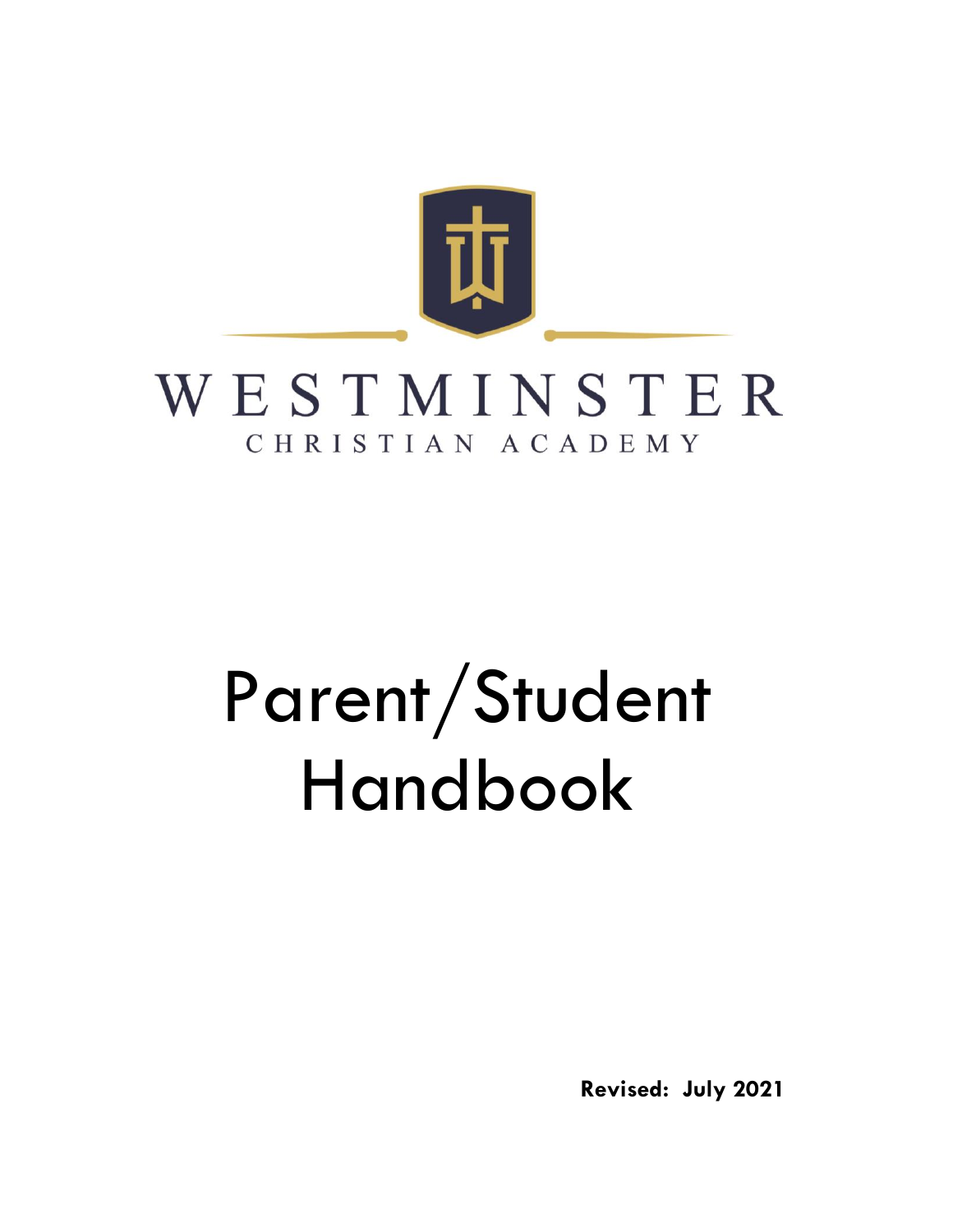## **Westminster Christian Academy Administration and Support Staff**

| <b>Head of School</b>                           | <b>Jared Clark</b>       |
|-------------------------------------------------|--------------------------|
| <b>Assistant to the Head of School</b>          | <b>Caroline Head</b>     |
| <b>Lower School Principal</b>                   | <b>Tiffany Rasmussen</b> |
| <b>Athletic Director/Upper School Principal</b> | <b>Steve Crouse</b>      |
| Dean of Students                                | Mike Ediger              |
| <b>Director of Admissions</b>                   | Laura Briscoe            |
| <b>Director of Learning Support</b>             | Keyla Carson             |
| <b>Director of Student Services</b>             | <b>Kelly Cole</b>        |
| <b>Financial Assistant</b>                      | <b>Tami Butts</b>        |
| <b>Office Manager</b>                           | <b>Tollie Ediger</b>     |
| <b>Receptionist</b>                             | Laura Boswell            |

## **1. Founding Principles**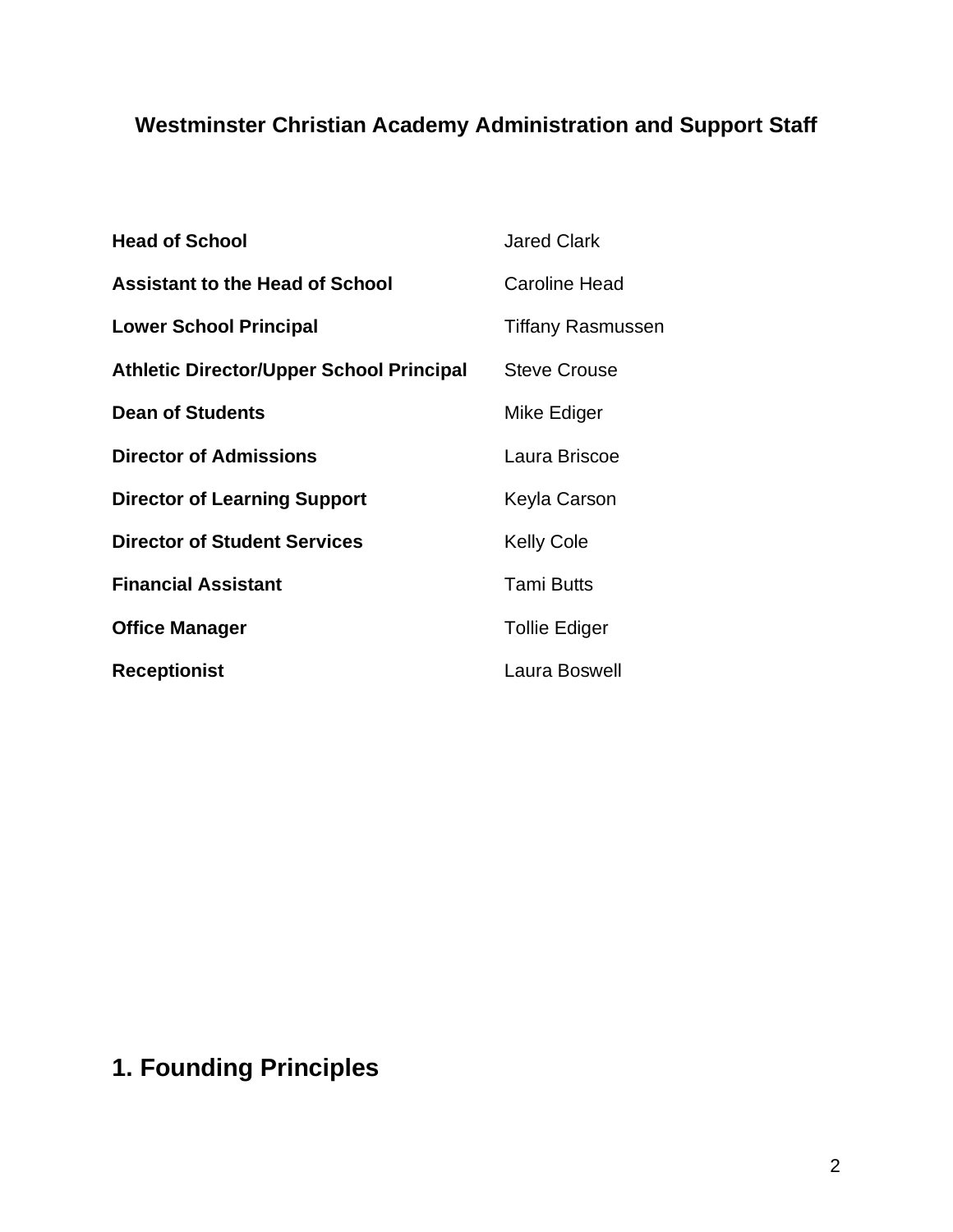#### **History**

Westminster Christian Academy began in 1988 with a group of parents interested in providing their children an education with a Christian worldview and an emphasis on academics. The planning stage took almost a year, but the vision was realized in the fall of 1989 when Westminster Christian Academy began operations with a combined class of first, second, and third-grade students meeting in rented space at Faith Presbyterian Church in Watkinsville. That first class consisted of twelve students and one teacher. A new grade level was added each year until the school had a complete program from preschool through the twelfth grade. Westminster purchased 30 acres in Oconee County, completed the first phase of development at the present location in the fall of 1998, and graduated its first class of seniors in the spring of 1999. The campus now includes 40 acres and a Master Plan has been completed to allow for future campus expansion.

Westminster's founders firmly believed that God gives parents the primary responsibility for the education of their children. In seeking to fulfill this responsibility, Westminster was established as a school that would be characterized by three primary distinctions. The leadership today is still committed to that founding vision and those three distinctions.

#### **Covenant School**

Westminster functions as a covenant school. Parents are encouraged to take an active role in the education of their children, and the school's role is to work in partnership with the parents to assist them in this endeavor. For this partnership to be effective, the school and the home must be like-minded; therefore, both parents of students enrolled at Westminster must profess a personal faith in Jesus Christ. The school and its families operate in a covenant relationship with each other regarding the total education of the students. We strongly believe that the union of our school, its families, and their churches will equip our students for a life pursuing excellence and integrity under the Lordship of Christ.

#### **Spiritual Nurture**

Westminster directs each student toward a personal relationship with God the Father through Jesus Christ. Students are encouraged to develop and embrace a biblical worldview. Along with that, they are taught to reason and think critically and to develop discernment skills. The school helps train students in the content and application of God's Word and uses mentoring and discipleship to help students advance in the attainment of Christ-like character.

#### **High Academic Standards**

Westminster provides a comprehensive and rigorous academic program with a curriculum that puts biblical truth at the center of all instruction. We believe academic success requires mastery of skills through disciplined effort; therefore, Westminster actively and steadfastly maintains high academic standards. This commitment to high standards directs the focus of our instruction and is the reason behind our advanced curriculum at all levels. Students are challenged to pursue excellence in their studies and to resist educational mediocrity.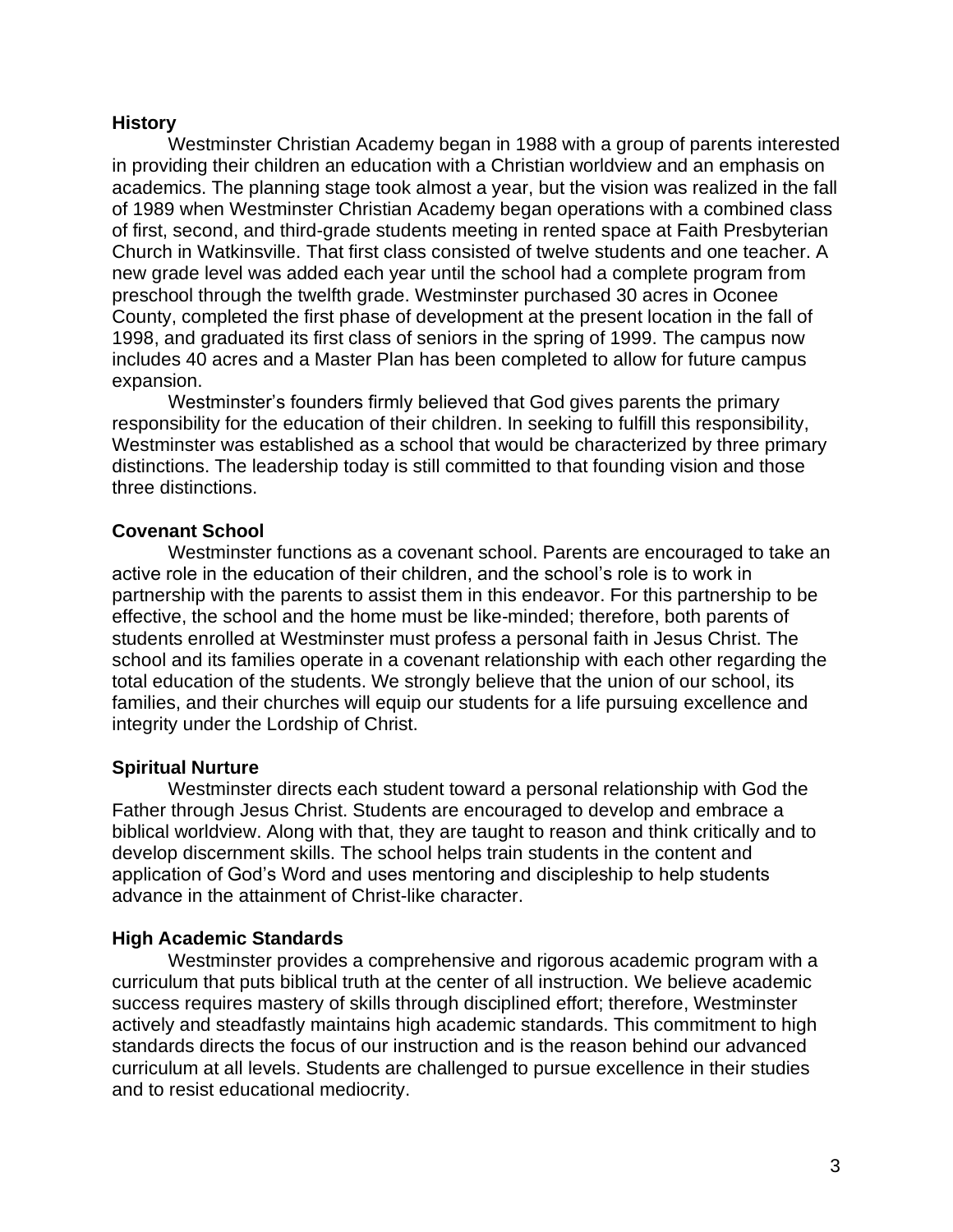#### **Statement of Faith**

Westminster Christian Academy most emphatically affirms the essentials of the Christian faith, which are as follows:

- the divine inspiration of the 66 books of the Old and New Testaments, making them both inerrant and authoritative
- the existence of the infinite, personal, and holy God- Father, Son, and Holy Spirit
- the deity, the virgin birth, the sinless life, the supernatural miracles, the atoning death, the physical resurrection, the ascension, and the personal return of our Lord Jesus Christ
- the absolute necessity of salvation through faith alone, because of the shed blood of Christ, and only by God's grace, for the gift of eternal life

Westminster Christian Academy takes Westminster Confession of 1648 as its broader summary of biblical truth. However, the school encourages respect for various positions among Christians concerning the following:

- the mode and appropriate age for baptism
- the chronological details of the return of Jesus Christ
- the practice of the ecstatic gifts within the body of Christ
- the precise interpretation of the six days of creation in the Genesis record
- the most appropriate form of church government

These five areas are left to the teaching of the home and church. There shall be no attempt to promote these denominational distinctions.

#### **Mission Statement**

Westminster Christian Academy exists to glorify God by partnering with Christian families; equipping students with the knowledge and skills to fulfill God's unique purpose for their lives.

#### **Philosophy of Education**

We believe that it is simply not possible for students to be educated in a neutral environment. Every form of education is based on some philosophical perspective, and that philosophical perspective will serve to shape students' beliefs and influence how they view the world around them. Westminster students are educated from the perspective that God is the source of all life and truth, and they are presented with a worldview that is consistent with biblical principles.

To further clarify this philosophy, we believe a Christian education has its very foundation in the relationship between God and man as taught in the Bible. It is a process whereby all instruction is based on the truth of God's Word. Christian education does not simply add chapel services or Bible classes to an otherwise secular education. Biblical truth is integrated into every part of the educational experience, particularly in how every academic subject is approached. This biblical approach to the various academic disciplines is closely guarded and maintained, as it is essential to the formation of Christian character, without which students will have no foundation for the application of knowledge.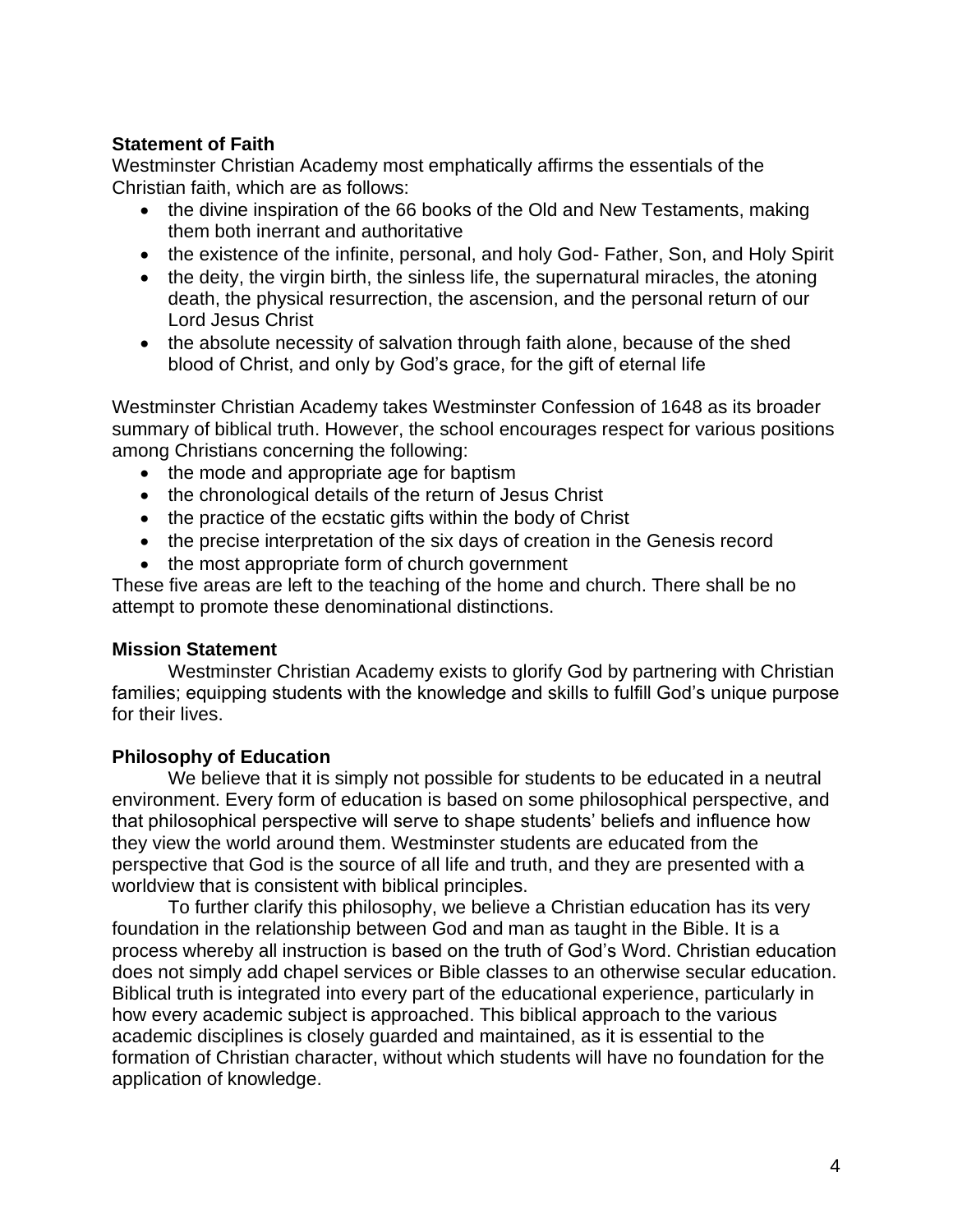#### Core Values

Westminster's core values incorporate the three distinctions crucial to the founding of the school, along with additional values that give Westminster its firm foundation.

#### Covenant School

Westminster operates in a covenant relationship with Christian families regarding the total education of its students. The covenant relationship between parents and the school community results in a unity of purpose with is foundational to a successful school experience.

#### Spiritual Growth

Westminster desires for students to have their identity rooted in Christ uses mentoring through personal relationships to help students grow spiritually. We strive to foster personal and corporate worship of God.

#### Christian Intellectual Development

A foundational goal of our rigorous academic program is to develop in students the ability to reason and think critically from a biblical perspective, which is the expression of Christian intellect. Biblical truth informs all instruction at Westminster. Our program gives students the tools for learning and seeks to cultivate a love for learning.

#### Worldview Development

Our understanding of the world, our ethical systems, our purpose in life, and our relationships, among other things- all these define our worldview. Westminster seeks to develop in students a biblical worldview based on the doctrines of creation, fall, and redemption, and consistent with the truths in Scripture.

#### Classical Methodology

Education that uses a classical methodology takes advantage of a child's natural stages of development, the stages of grammar, logic, and rhetoric. Through the respective stages, students are taught mastery of facts, logical reasoning, and persuasive expression.

#### Excellence that Leads to Success

Excellence is defined as a process that is measured by individual and corporate improvement. Striving for excellence (i.e., improvement) naturally leads to success. Through this approach, we believe that a Westminster student will be prepared spiritually, socially, and academically to succeed at the next level.

#### Discipleship through Relationships

Principles rather than policies, and relationships rather than rules take precedence in the life of the school community. We will always seek to develop strong, loving, biblical relationships with all Westminster students and their families.

#### Servant Leadership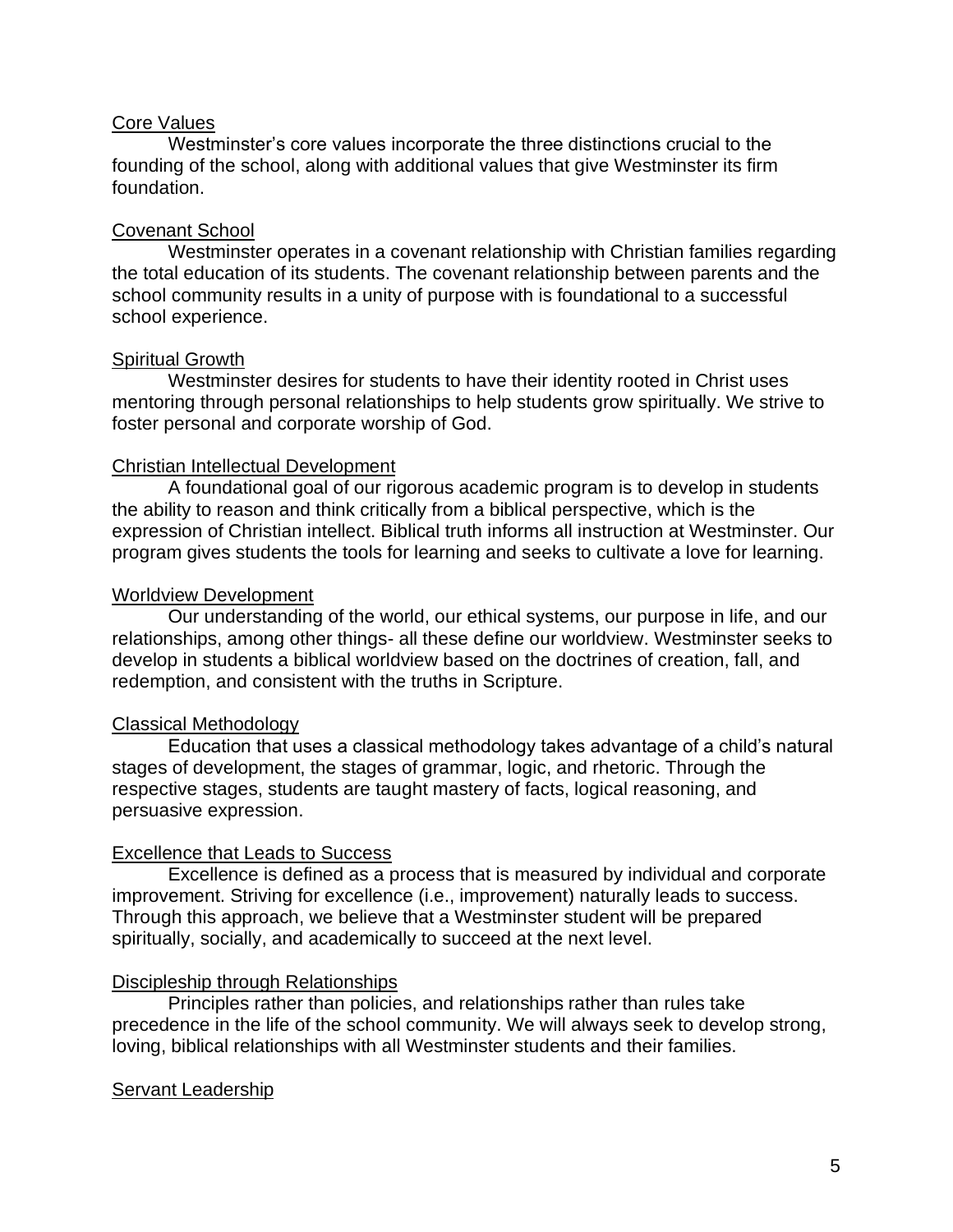Learning, modeling, and practicing servant leadership is central to worldview and leadership development. Tangible evidence of placing the needs of others before self is expected in all aspects of school life.

## **2. Administration**

#### **Board of Directors**

Westminster is currently governed by a nine-member Board of Directors, primarily composed of parents in the school. The Board utilizes a policy governance model. The Board's primary responsibilities are to safeguard the schools founding principles and ensure financial stability of the school and support the Head of School. Where possible and practical, members of the Board of Directors are sought from area evangelical churches that support the mission of the school. It is further desirable to have members of the Board with expertise valuable to the school.

#### **Faculty and Staff**

All faculty members must hold a minimum of a Bachelor's degree and demonstrate a mastery and love for the subject material they are teaching. Teachers must profess a personal faith in Jesus Christ and display godly character and personal decorum, serving as a role model both in and out of school to students and as an example to parents and fellow faculty members. Our faculty and staff are highly committed to investing in the lives of their students. They embrace a biblical worldview, which is the foundation of their instruction. Realizing that God gives different gifts and even the same gifts in different measure, our teachers help students recognize their unique gifts and talents in a supportive environment.

## **3. General Information**

#### **Affiliation and Accreditation**

Westminster is a member of the Southern Association of Independent schools (SAIS), Council on Educational Standards and Accountability (CESA), and the Georgia Independent Schools Association (GISA). We have dual accreditation through the Southern Association of Independent Schools/ Cognia. The school competes in the Georgia Association of Private and Parochial Schools for athletics, fine arts and academic competitions.

#### **Parent Conferences**

Parent-teacher conferences will be held at the end of the first and third quarters to discuss student progress. A parent may request a conference with a teacher at any time during the school year.

#### **Field Trips**

Westminster seeks to provide educational activities for students both within and outside of the classroom. Depending on the nature of the trip, students may be responsible for expenses involved. Permission slips turned in at the beginning of each school year, signed by parents, must be returned to the school in order for students to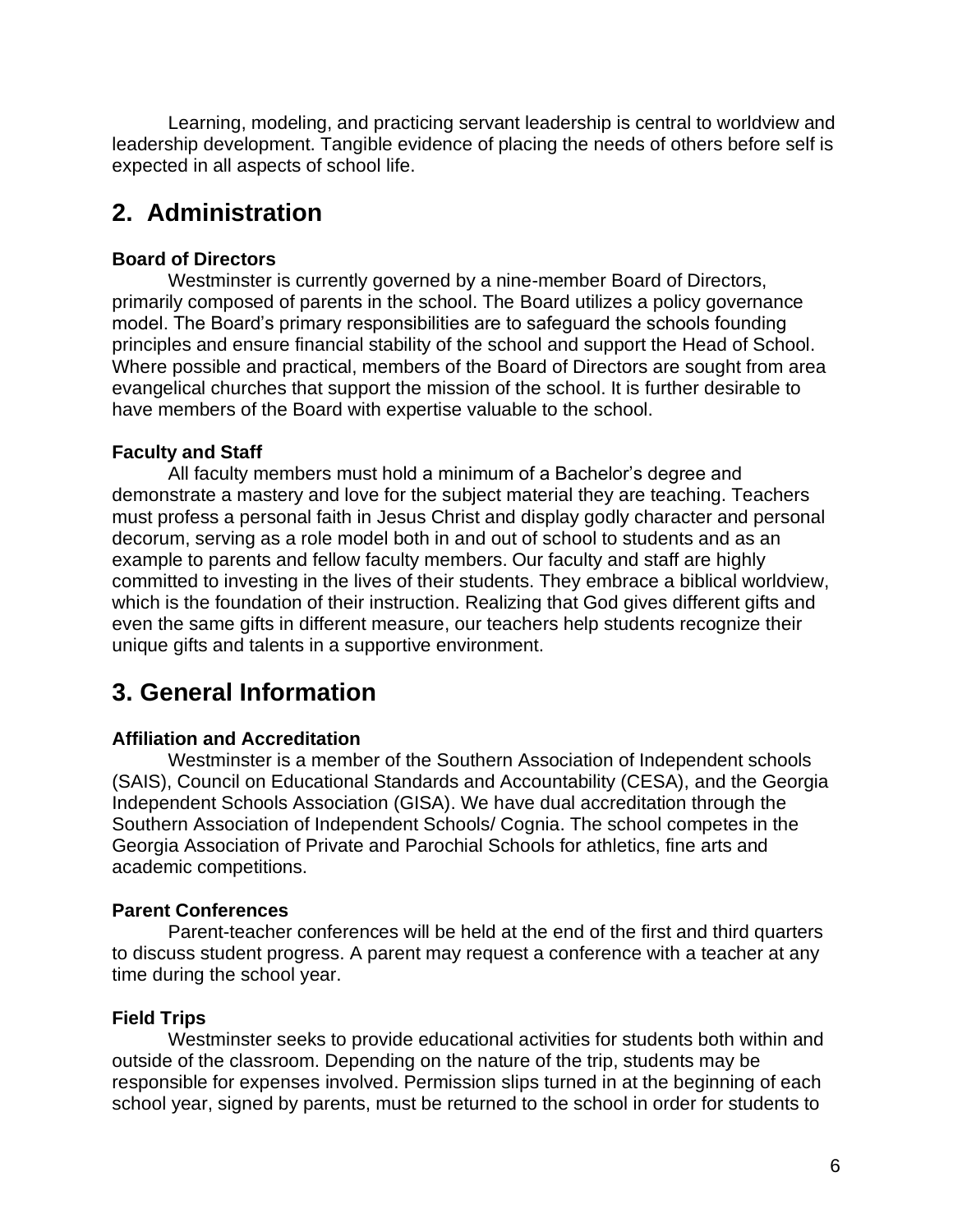participate in any school day field trip. Overnight trips may require an additional trip form. Additional guidelines regarding field trips are as follows:

- Unless employed by the school, drivers must be on the school's approved driver list. To be on the approved driver list, an individual must submit a Volunteer Diver/Chaperone Application Form and copy of his/her driver's license and current vehicle insurance card.
- Siblings are not allowed to attend school field trips.
- Student driving for school-related purposes may not transport other students without the permission of both sets of parents.
- Cellphones are prohibited unless instructed otherwise.
- All Field Trip fees will be billed to your FACTS account in advance of the trip.

#### **Upper School Lockers**

Lockers are issued to students in grades six through twelve each academic year. Lockers are school property and are subject to inspection by an administrator without notice or prior consent. The office will provide a combination lock upon request to any student who wishes to secure his/her locker. No locks may be used except those provided by the school. For maintenance reasons, students are not allowed to put stickers or markings on the outside or inside of the lockers.

#### **Lost and Found**

As a courtesy to parents and students, the school has a lost and found bin in the Upper School gym. Westminster assumes no responsibility for articles left on school premises, and such article will be collected each day and placed in the lost and found bin. **Please make sure to label all student clothing, lunch boxes, and backpacks.**  Periodically, all unclaimed items will be donated to charity. While reminders of this may be sent out, it is the student's or parents responsibility to regularly check the lost and found bin.

#### **Lost or Damaged Textbooks**

If a student loses or damages a textbook, the total replacement cost for the book must be paid, and a replacement textbook will be issued. An appropriate fee will also be assessed for textbooks that are damaged beyond what occurs with normal use.

#### **Lunch Bunch/After School Program**

After school care is available for lower school students not picked up at 2:45pm and 6<sup>th</sup> grade students not picked up at 3:00pm. Lunch Bunch is offered for Pre-K and Kindergarten students. Program hours for Lunch Bunch are from noon dismissal until 2:20pm. The daily schedule includes lunch brought from home and a variety of activities: arts and crafts, music, and free play, both inside and outside. For more information, you may contact the school office or the program coordinator.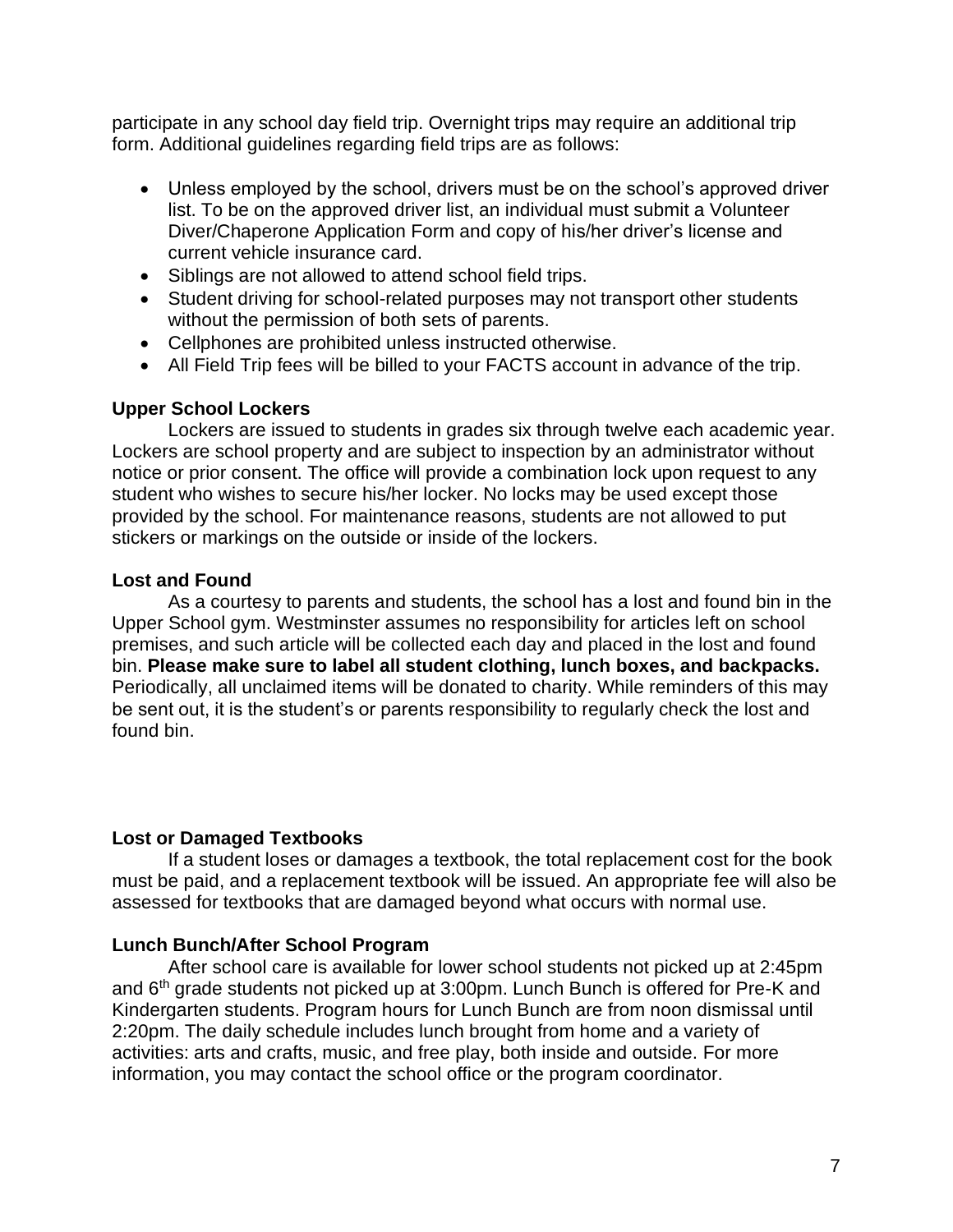The after school program begins following dismissal and ends at 5:15. Students are allowed to have free playtime and are given help with homework.

#### **Party Invitations**

Party Invitations may not be distributed at school unless all students of one gender in the child's class (not grade) have been invited to attend. Phone numbers and addresses of students can be obtained from the school directory found in FACTS SIS. Parents should not contact the school office or classroom teacher to ask for contact information for the purpose of inviting students to a party.

#### **School Closings**

Any school closings will be communicated via text, email, website, and social media.

#### **School Communication**

Weekly Announcements are sent via email each Wednesday afternoon and can also be found on the school website.

#### **Lunch**

Catered lunches are available Monday through Friday for all students. Ordering information will be provided in the weekly announcements and/or school email.

#### **Arrival and Dismissal**

In order to ensure the safe arrival and departure of students both to and from school, these procedures are to be followed. Parents dropping students off in the traffic circle should pull all the way around the circle and let a safety patrol student assist with the unloading process. Stopping at some earlier point in the circle when there is still room to pull farther around will very quickly cause a major traffic backlog. Also, parents must not get out of their cars in the traffic circle for this also brings traffic to a standstill and causes a backlog of cars on the road. Parents who need to get out of their cars should instead park in the lower parking area to unload.

Lower School students who arrive at school after 7:30 may go to their classroom. Upper School students may wait in the gymnasium.

Students who arrive to school at any point after the school day has begun must report to the office to sign in, explain the reason for the late arrival, and receive a tardy slip to get into class.

#### **Dismissal Procedures**

Lower School dismissal procedures:

**For the safety of our students do not use cell phones while in the pickup line.** 

- In order for a Lower School student to be picked up by anyone not listed in FACTS SIS, he/she must have written permission. Without written permission, the student will not be allowed to leave until a parent is contacted.
- Lower school parents should contact the teacher directly if there is a change in the pickup arrangement.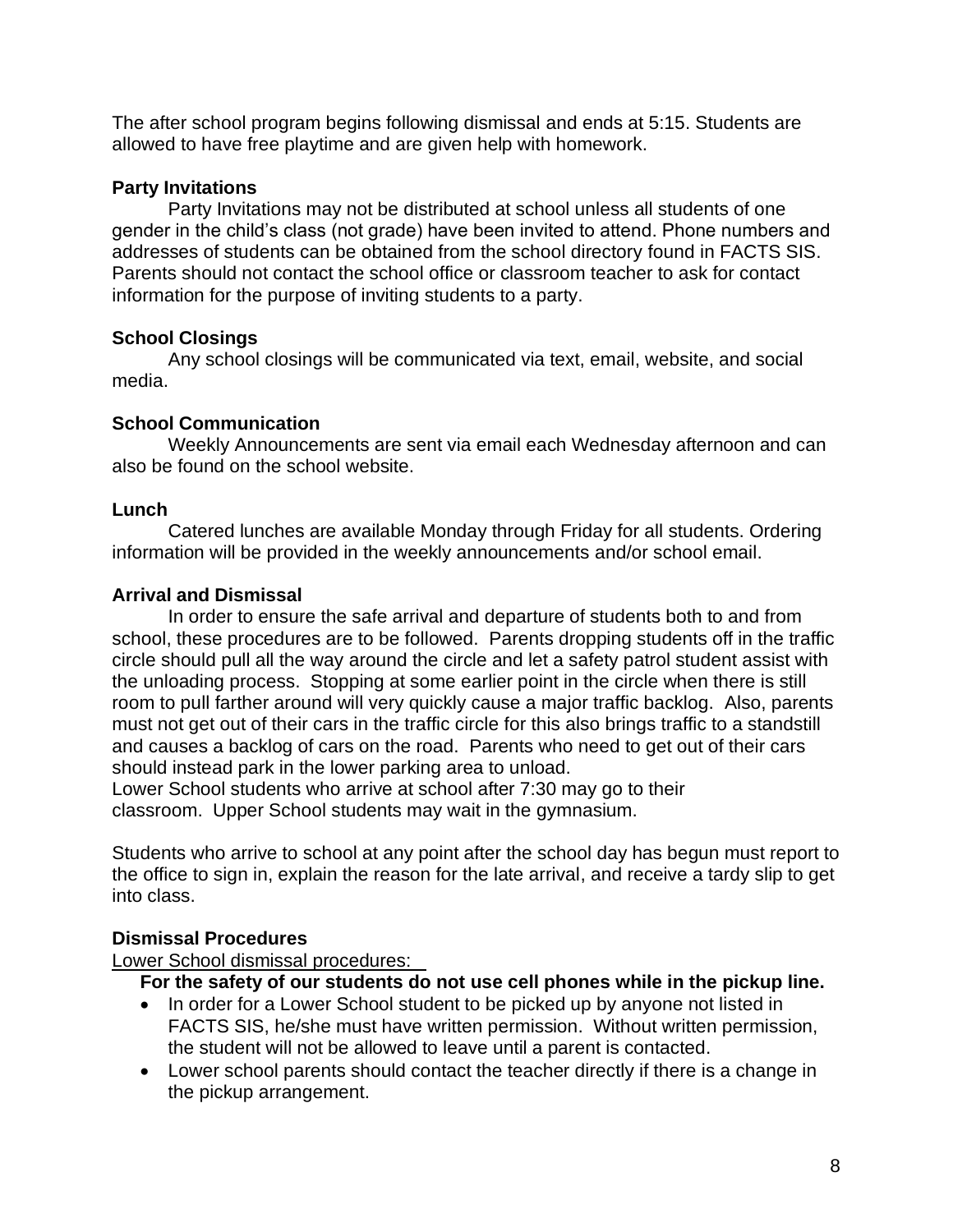- At the 12:00 dismissal time, students in preschool and kindergarten will be taken to and supervised at their designated pickup areas. Teachers will safely load each student into his/her car.
- At the 2:20 dismissal time, students in Lunch Bunch and grades K-5 will also be taken to and supervised at their designated pickup areas.
- Drivers who arrive before 2:20 are asked to pull as far forward as possible into the traffic circle and remain in the car. Each driver should have a sign posted in the lower right-hand corner of the vehicle that displays the first and last names and grades of the students who are to ride in that vehicle.
- At promptly 2:20, the principal or a teacher with a bullhorn will be stationed at the beginning of the circle. He/she will instruct students, one vehicle at a time, to go to one of four designated pickup points in the traffic circle. The vehicle will then pull to that pickup point, and a teacher or safety patrol officer will assist loading.
- Vehicles should remain in a single-file line throughout this process.
- Drivers should not attempt to initiate a conversation with teachers during the pickup process. If a parent needs to talk to a teacher, he/she should park in the parking lot and wait until after the pickup process is complete.
- Vehicles should never back up in the traffic circle.
- Please do not leave your car unattended in the traffic circle.
- Lower school students can only be picked up by Upper School students who are leaving campus by 2:45pm. Upper School students are not allowed to supervise siblings while on campus.
- Any Lower School student not picked up by 2:45pm (12:15 for Pre-K or Kindergarten students not registered for Lunch Bunch) will be taken to the After School Program, and the parents will be billed for After School Program attendance.

Upper School dismissal procedures:

- Students in grades 6-12 will be dismissed at 2:40 and will be instructed to gather their belongings and go promptly to the pickup area.
- Parents picking up **only** Upper School students may not pickup in the traffic circle until 2:50pm.
- Students should not walk through the traffic circle.

All Upper School students are expected to leave campus no later than 3:00 pm unless they are participating in an after-school activity. The school will not assume responsibility for those students who remain on campus after that time but are not involved in an after-school activity.

#### **Student Driving Guidelines**

Being allowed to drive to and park at school is a privilege that comes with important responsibilities. Student drivers must use great caution at all times. As our school grows, so does the number of drivers and cars on campus. Our school serves children of all ages, and young children are often not aware of the potential danger around them from traffic. It is, therefore, incumbent upon drivers to pay extra attention to people walking through the driving and parking areas. Guidelines for student drivers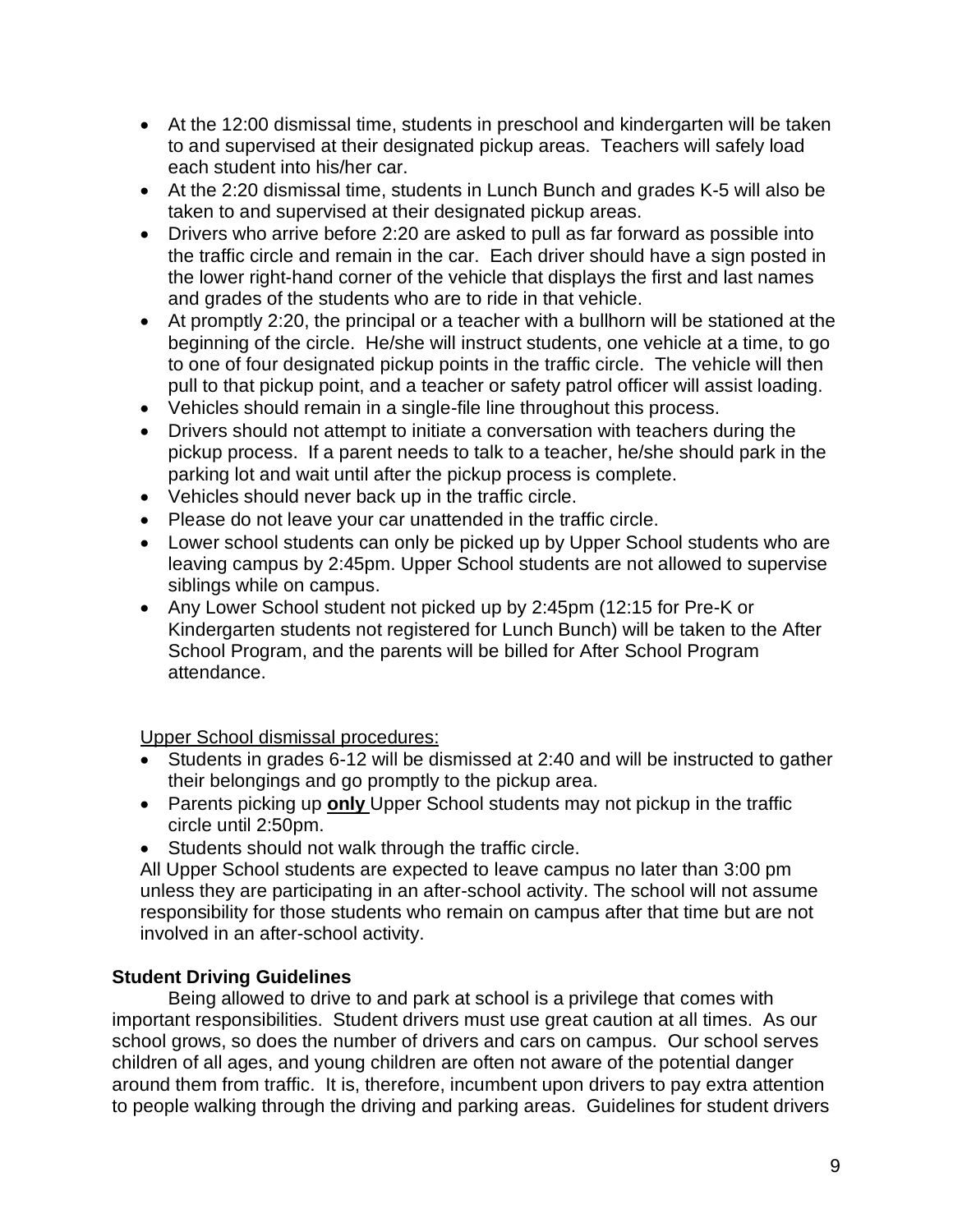include:

- **Students may park in designated areas only, as assigned by the administration**.
- The speed limit on campus is 10 mph.
- Loud music may not be blaring from vehicles on campus.
- Students may not drive off campus for lunch.
- Students may not drive off campus during school hours for any reason without parental and administrative permission.
- Students may not go to their vehicle during school hours without administrative permission.
- Driving and parking is at the student's own risk. Westminster will not be held responsible for any damage incurred because of another person's recklessness.
- At any time that a student's driving, parking, or misuse of a vehicle puts the safety of others at risk, driving privileges will be suspended. Students who choose to disregard these guidelines will receive additional disciplinary action.

#### **Visitors to Campus**

Any visitor to campus must first sign in at the Upper School Office to obtain a visitor's pass.

Parents, Alumni, and student pastors are always welcome to visit students during lunch. Former students and outside visitors are not permitted in the school buildings without a faculty escort during school hours. Class time should not be interrupted by visitors of any kind, and only students who are officially shadowing are permitted to sit in on WCA classes.

#### **Technology Use Policy**

Westminster offers students access to its computer network for educational purposes only. Students are only permitted to visit Internet sites that are directly related to their schoolwork, and personal use of the computer is never permitted. The computer system, including all programs and files, is school property, and the school reserves the right to track network use and access all student files at any time.

- Students must have an educational goal when accessing the Internet or using a computer.
- Students are not permitted to transmit, receive, submit, or publish any defamatory, inaccurate, abusive, obscene, profane, threatening, offensive, or illegal material.
- Students must respect all copyright laws that protect software owners, artists, and writers. Plagiarism in any form will not be tolerated.
- Physical or electronic tampering with computer resources is not permitted. Damaging computers, computer systems, or computer networks intentionally will result in the loss of computer privileges. Additionally, students will be responsible for repairs or replacements that result from tampering or misuse.

Westminster has attempted, in good faith, to block access to inappropriate Internet sites through the use of a filtering system; however, no filtering system is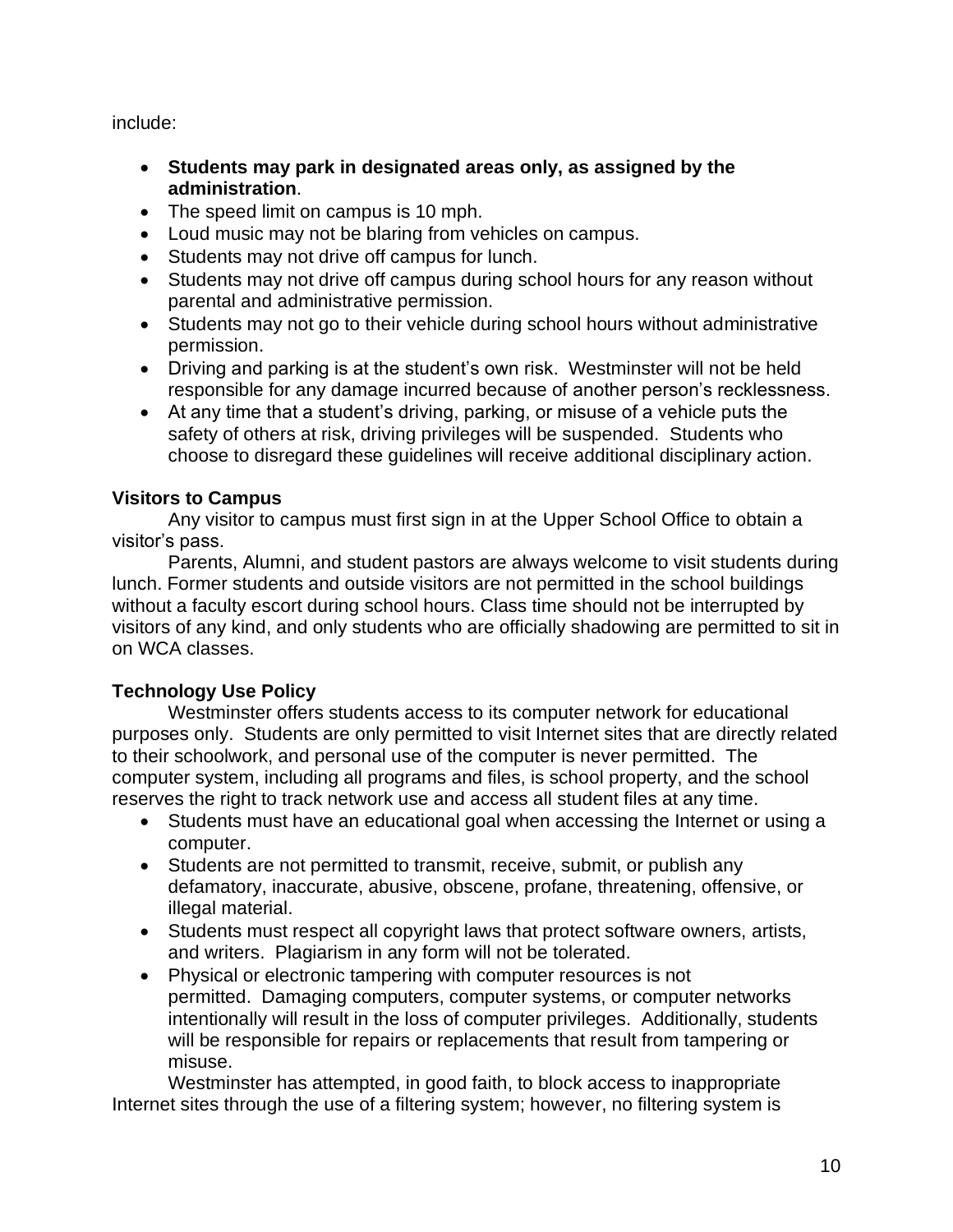perfect. If a student is able to access an inappropriate site, or if inappropriate content appears through pop-up ads or any other means, the student should leave the site immediately and report it to the supervising teacher.

The school is not able to guarantee that a student will never be able to access inappropriate Internet content, particularly if the student makes an intentional and sustained effort to do so. If a parent is concerned that their child may lack the maturity or self-control necessary to follow the guidelines for computer use, or may inadvertently be exposed to inappropriate content, the parent may request that their child not be allowed access to the computer network.

Each student old enough to use school owned electronic devices independently will be required to have on file with the office a signed copy of the Technology Use Policy. Parents are expected to read the policy and be certain that they understand the guidelines for their student's use of equipment while on school property. Teachers will review the details of this policy with their classes early in the year and answer any questions students may have to ensure that all students are aware what the school considers responsible use of technology and electronics.

#### **Attendance Requirements**

Regular attendance in class is essential to a successful school experience. There is no substitute for hearing first-hand a teacher's instruction. Half-day Kindergarten students must be present for three of the four hours of the day to be counted present. Students in grades K (full day)-5 must be in class at least one half of the day in order to be counted present for that day. For K-5, students with more than 20 absences in a school year will require an administrative review.

#### **Upper School Attendance**

At the Upper School level, attendance is taken during each class period. Upper School students who accumulate more than four (4) absences in a block class or eight (8) absences in a regular class per semester may be subject to administrative review.

Students that arrive late to school will need to sign in at the front office. Students who are tardy to class any other time during the day are to go directly to class. A note from a teacher is required for the tardy to be excused. Tardies will be cumulative per semester.

Students in middle school will be counted absent when they are more than 15 minutes late **or** are checked out more than 15 minutes early.

Chapel attendance is required.

#### **Consequences for tardies:**

4 tardies to a class = detention

5 tardies to 1st period = detention and possible loss of driving privileges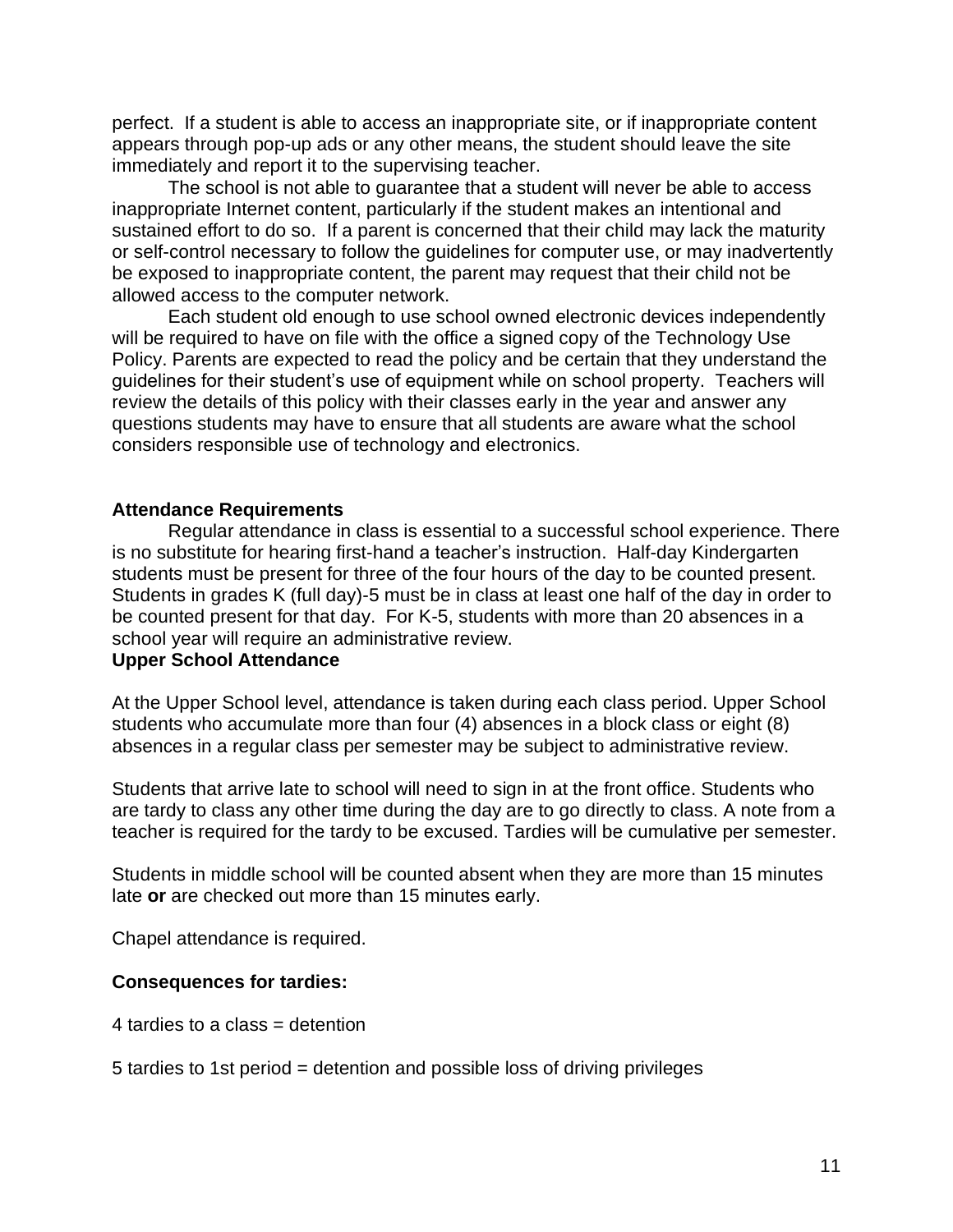Each additional tardy = detention (Excessive detentions for tardies may result in additional penalties.)

Since the School calendar allows for several vacation opportunities periodically throughout the year, parents/guardians are encouraged to schedule vacations and doctor's appointments to coincide with school breaks and in-service days.

**Detention** will be held either before or after school.

Students will be assigned a detention date. Additional detentions may be given if a student misses the detention deadline.

Detention should be 30 minutes in length. Students may work on school work, but may not have access to any technology (phone, computer, etc.)

#### **Final Exam Exemptions** - (per semester)

- 4 or fewer absences from a block schedule class
- 8 or fewer absences from a regular schedule class

Note to students involved in extracurricular activities: Students must learn how to plan ahead and manage their time wisely. Being an athlete or club member with long practice hours and possible late-night activities does not relieve a student of the responsibilities of being at school on time, attending classes, turning assignments in on time, or taking tests when scheduled. Students may not participate in athletic events or other school-related activities on the same day they have been absent more than four class periods, except when the absence is due to a medical appointment.

#### **Checkout Procedures**

**Under no circumstances is a student allowed to leave campus without parental permission.** A parent will sign a student out at the office. In the event of emergency or sickness, students of driving age may sign themselves out if the office has been notified via email [\(office@wcalions.org\)](mailto:office@wcalions.org). Student's checking out for lunch is not a valid reason. Parents are asked to make every effort to schedule medical or other appointments outside of school hours and to checkout students early only when absolutely necessary.

#### **Emergency Evacuation Plans**

Teachers and staff will take special care to assist students whenever there is a potential for harm from fire, severe weather, and natural disasters. Teachers will instruct students on proper procedures should a school evacuation be necessary. As required by Georgia state law, Westminster regularly conducts fire, tornado, and lockdown drills. In addition, an emergency evacuation plan will be placed in each classroom.

### 4. Academics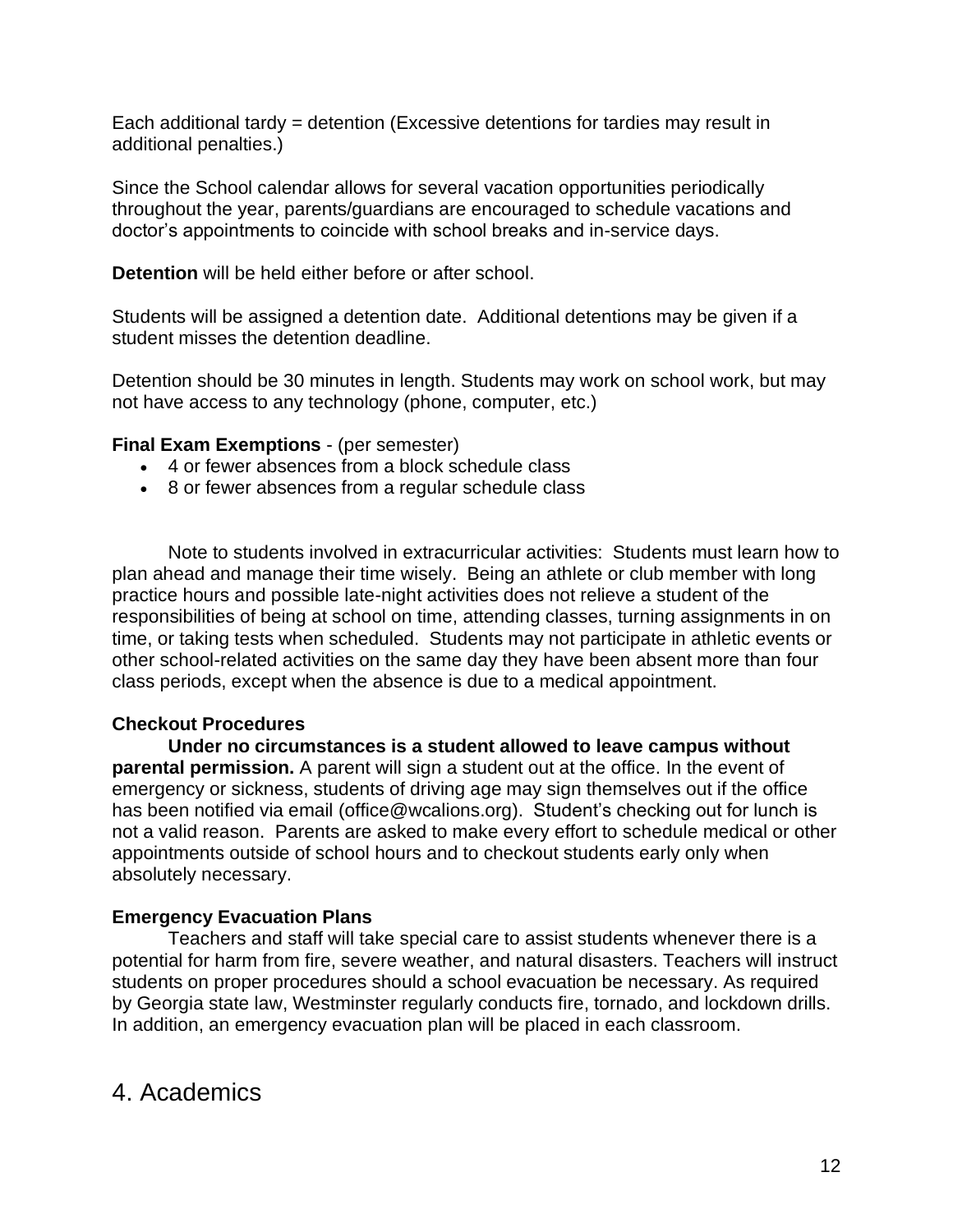#### **Academic Assistance**

Academic assistance is offered in a number of ways in order to offer students the greatest pathway to success as possible.

Learning Support- All upper and lower school students have access to the resources provided by Learning Support Program. Resources include but are not limited to tutoring opportunities and assistance with developing action plans for student success.

#### **Homework**

Homework helps students to master or reinforce skills and information and develop self-discipline and organizational skills.

The following criteria should apply for any assigned homework:

- Homework can be used for reinforcement or enrichment of skills, as well as for remediation.
- Students should bring completed homework to school each day. It is a student's responsibility to inquire about homework assignments when he/she is absent. It is not the responsibility of the office personnel to gather homework for students who are absent.

#### **Student Records**

The school maintains a permanent cumulative file on each student, containing such information as health records, report cards, standardized test scores, and disciplinary reports. The confidentiality of these records is maintained. Records will be released upon the written request of the parent or legal guardian, provided all financial accounts have been paid in full and all school materials have been returned.

#### **Academic Transcripts**

A student's academic transcript includes all high school courses taken and the semester grades earned in each course. It is intended to be a complete and accurate record and is, therefore, not subject to exclusion of any part of the student's academic history. High school credits earned in eighth grade will also be reflected on the transcript and in the student's grade point average. If a student enters Westminster after the ninth grade year, the high school credits and grades earned from another accredited school will count toward graduation requirements.

An official transcript will be sent to colleges, scholarship programs, or other parties as requested by the student or parent. Any request should be sent by email to the guidance office with the name and address of the institution where the transcript should be sent.

#### **Late/Make-up Work Policy**

#### Lower School

In guiding students in completing make-up work, parents should refer to the following policies.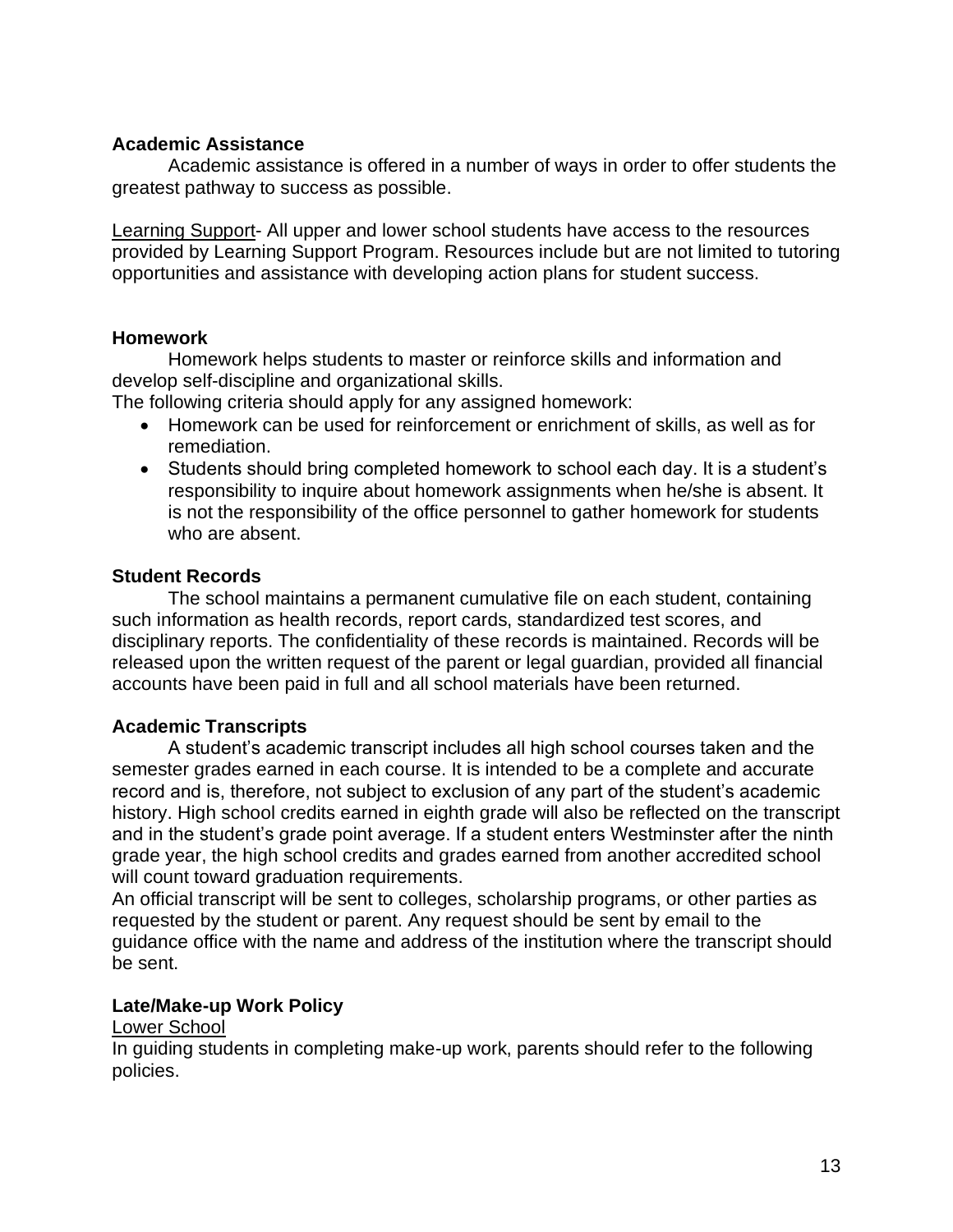- Each teacher will determine which assignments a student misses due to absence are to be made-up.
- The following time schedule will determine the due date for make-up work. For every day a student is absent, he/she will be granted that same number of school days to complete the work missed. For example, if a student is absent Monday, he/she will have one day, Tuesday, to complete the missed work. The completed work will be due on Wednesday. Days of the weekend are not calculated when determining make-up work due dates. For example, if a student is absent on a Thursday and Friday, make-up work will be due on Wednesday of the following week.
- An exception to this policy applies to assignments that are due on a standing day every week, i.e., Friday spelling assignments or tests, memory work or vocabulary exercises. If a student is absent on the day before one of these weekly assignments is due, he/she will be expected to come to school prepared to complete the assignment along with the rest of the class. In rare cases of emergency or extenuating circumstances, the teacher may decide to allow one of these types of assignments to be made up later. If a parent feels that a child's absence reflects an excusable hardship, he/she should discuss this with the teacher before sending the student back to class.
- If a parent knows in advance that his/her child will be absent due to a family activity, he/she may request work in advance with the understanding that in some cases this is not feasible. When assignments cannot be given in advance of a family trip, the student will follow the guidelines listed above. Work that is given to a student in advance of a family trip is to be completed and turned in on the day the student returns to school. The parent should take care to clearly understand the teacher's expectations of the student prior to taking the student out of school for a reason other than sickness.

#### Upper School

• Daily work

Students who missed assignments on the days they were absent will have two days for every day missed to make up the work without a penalty. Assignments not made up in that time generally result in no credit. Missed work may be obtained through the Ren Web. It is the student's responsibility to see the teacher about make-up work.

• Quizzes and Tests

Students who miss the day of a quiz or test will be required to make up the quiz or test the day they return to school unless new information was taught during their absence. If a student misses the day prior to a test or quiz, that student will be required to take the assessment on the originally scheduled day unless new information was given during that absence. Students who miss multiple days prior to a test or quiz will work out the make-up test or quiz with the teacher not to exceed two days for the number of days they were absent.

#### **Report Cards and Grading**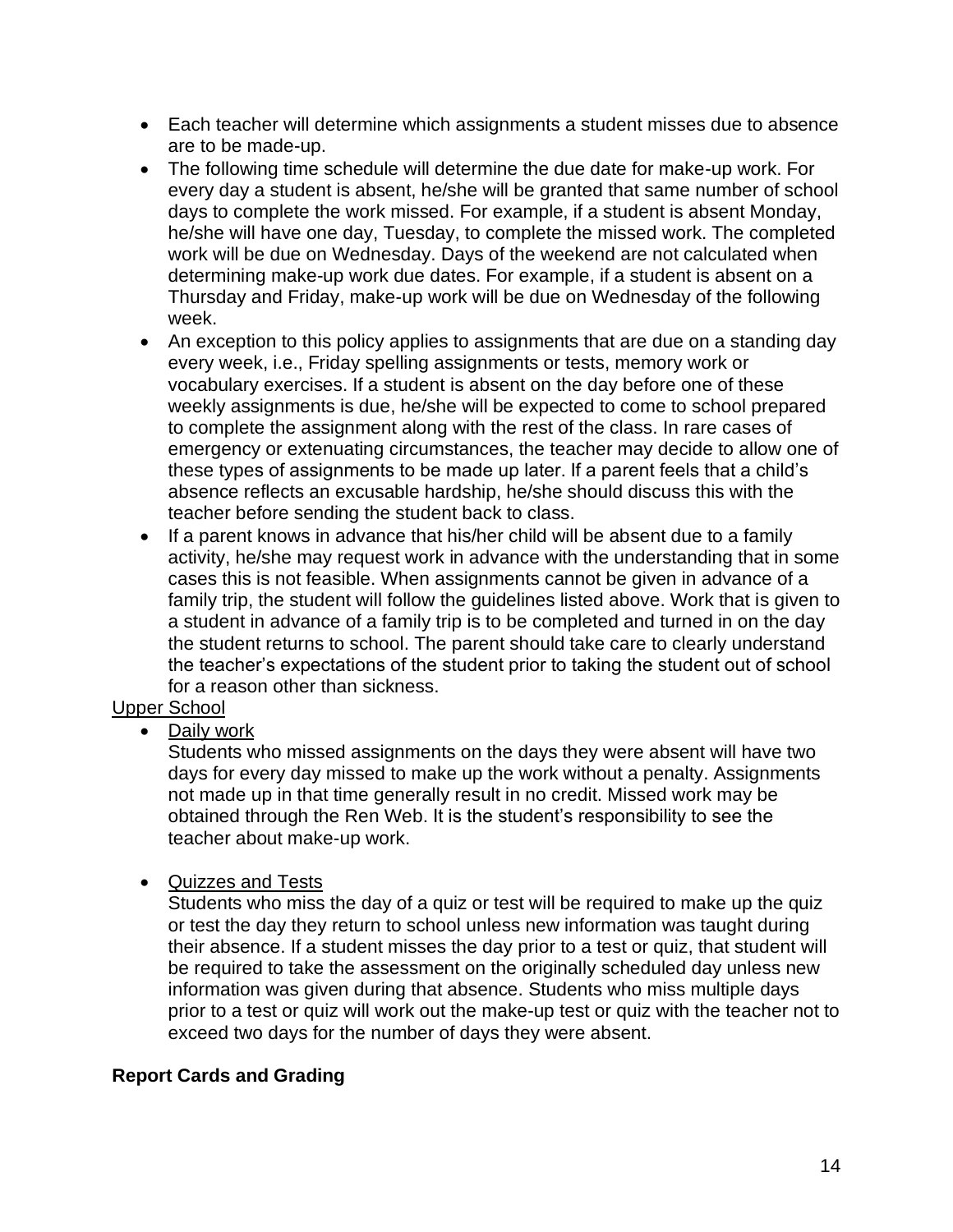- Westminster uses FACTS/RenWeb as its student information system. Parents may access their child's grades through FACTS/RenWeb using a school provided username and password. This access information will be provided at the beginning of the school year.
- Report cards are issued to students at the close of each semester.
- Because a high level of mastery of skills is essential in grade K, students will be graded according to the following scale:
- E Excellent (represents superior performance beyond grade level mastery)
- S Satisfactory (represents solid academic performance, indicating readiness for the next grade level)
- N Needs Improvement (indicates partial mastery of fundamental knowledge and skills)
- The following grading scale will be used for students in grades 1-5:
- $A = 90-100$  B = 80-89 C = 70-79 F = Below 70
- In grades 6-12, a student will be given a numerical average as his/her grade. A grade of 70 or above will be considered a passing grade. In grades 9-12, a passing grade for a semester will earn one-half unit.
- 8th grade students completing Algebra I or Latin I will earn one-half unit for each semester passed, as these courses are high school content courses.
- HS semester classes are not averaged together. Each semester grade is reported on the transcript.

#### **Summer Reading Requirements**

Westminster holds that is it vitality important for students to continue the learning process over the summer. Therefore, all students will be required to complete a summer reading assignment. Assignments for each grade are available on Westminster's website.

#### 5. Discipline

#### **Expectations and Discipline**

Our expectations for behavior can be primarily summarized in two simple rules: Students will treat classmates and property with respect. Additionally, students will display integrity (honesty) in all that they do and say.

#### **Bullying Policy**

#### **WCA will not tolerate any bullying behavior.**

No student shall engage in harassment or intimidation toward another student or students. Bullying can be expressed in but not limited to: physical contact, written, verbal, or electronic communication.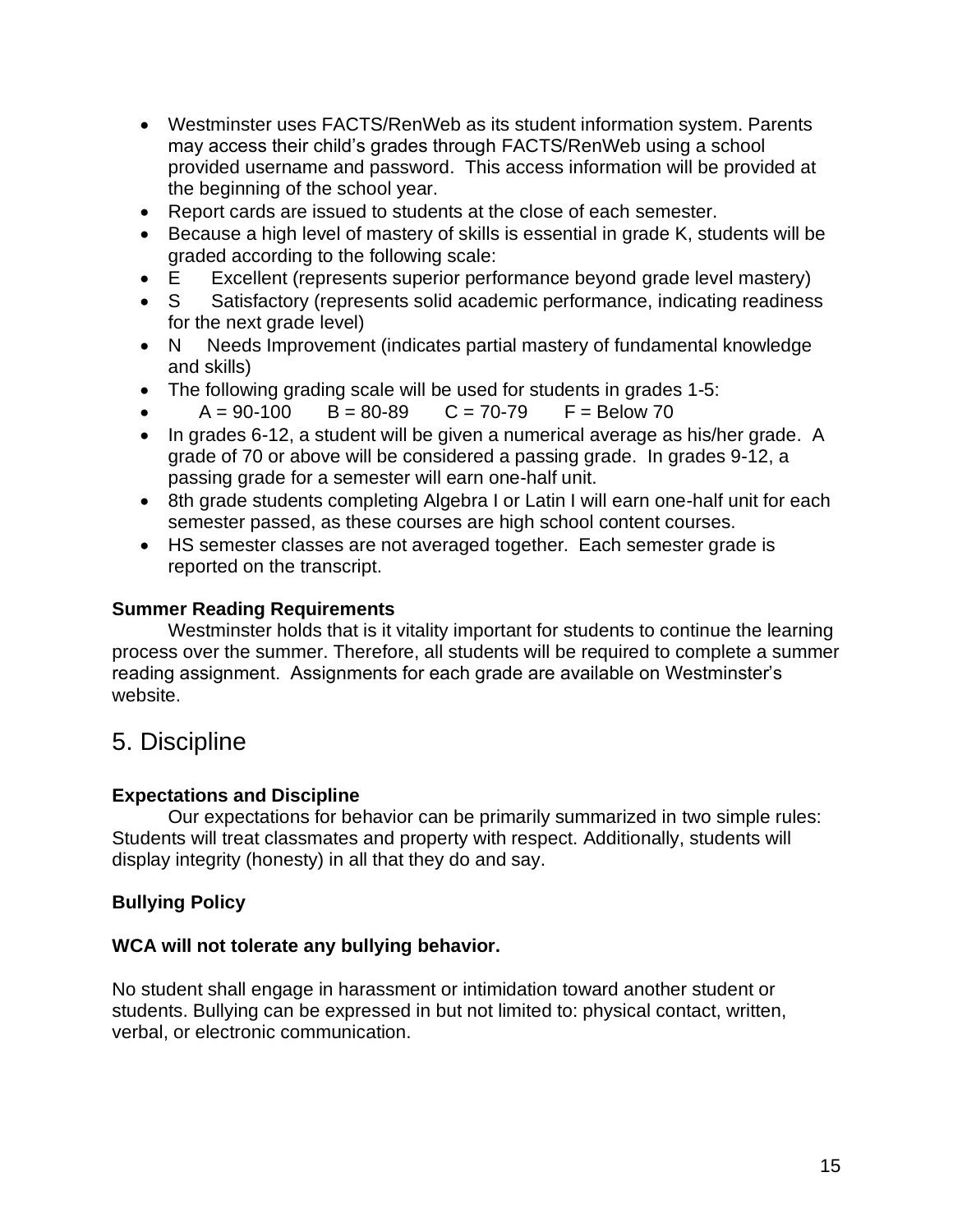Bullying behavior is defined as repeated, willful attempts or threats to cause injury, to intimidate, to harass, or to embarrass that substantially interfere with a student's education or the educational environment.

#### **Parents and students are required to report any such behavior to the Dean of Students (Upper School) or division principal. Time is of the essence in reporting instances of bullying.**

When the school administration becomes aware of harassment or bullying, the situation will be promptly investigated. Any student found to have violated this policy will be subject to disciplinary action, including dismissal from school for serious violations, even in the case of a single expression, act, or gesture. No adverse action will be taken against any person who makes a good faith report of harassment or bullying. Retaliation in any form against anyone for making a complaint under this policy or for participating in an investigation is strictly prohibited. Any retaliation should also be reported pursuant to this policy and is itself a cause for disciplinary action.

The WCA bullying policy includes cyber bullying. This includes methods of harming or intimidating another student by harassing them through the use of phone calls, text messages, instant messenger, posting or spreading hurtful comments, videos, or audio records online through personal websites and social networking platforms such as Facebook, Twitter and Instagram, and any other method.

#### **Items Prohibited from Campus**

Tobacco or tobacco related products, vape pens, alcohol, drugs, drug paraphernalia, weapons of any kind. Students who possess illegal items on school property or at school functions may be reported to law enforcement and face immediate expulsion. Students who are aware of or suspect that a prohibited item has been brought, or will be brought, on campus has the responsibility to alert a teacher or administrator immediately.

#### **Search of Personal Property**

While on school property, no student has any reasonable expectation of privacy with respect to personal property. The administration reserves the right to conduct searches and inspections of student clothing, purses, backpacks, cars, or other possessions if the school has a reasonable suspicion that there has been a violation of any policy. Lockers are school property and are subject to a search at any time.

#### **Property Damage**

Any damage brought to the school buildings, furnishings, or grounds caused by foolishness, negligence, or willful destruction will be repaired and/or replaced by those individuals, and at the expense of those individuals causing the damage. Students intentionally causing damage will also be subject to disciplinary action.

#### **Cell Phone Use on Campus**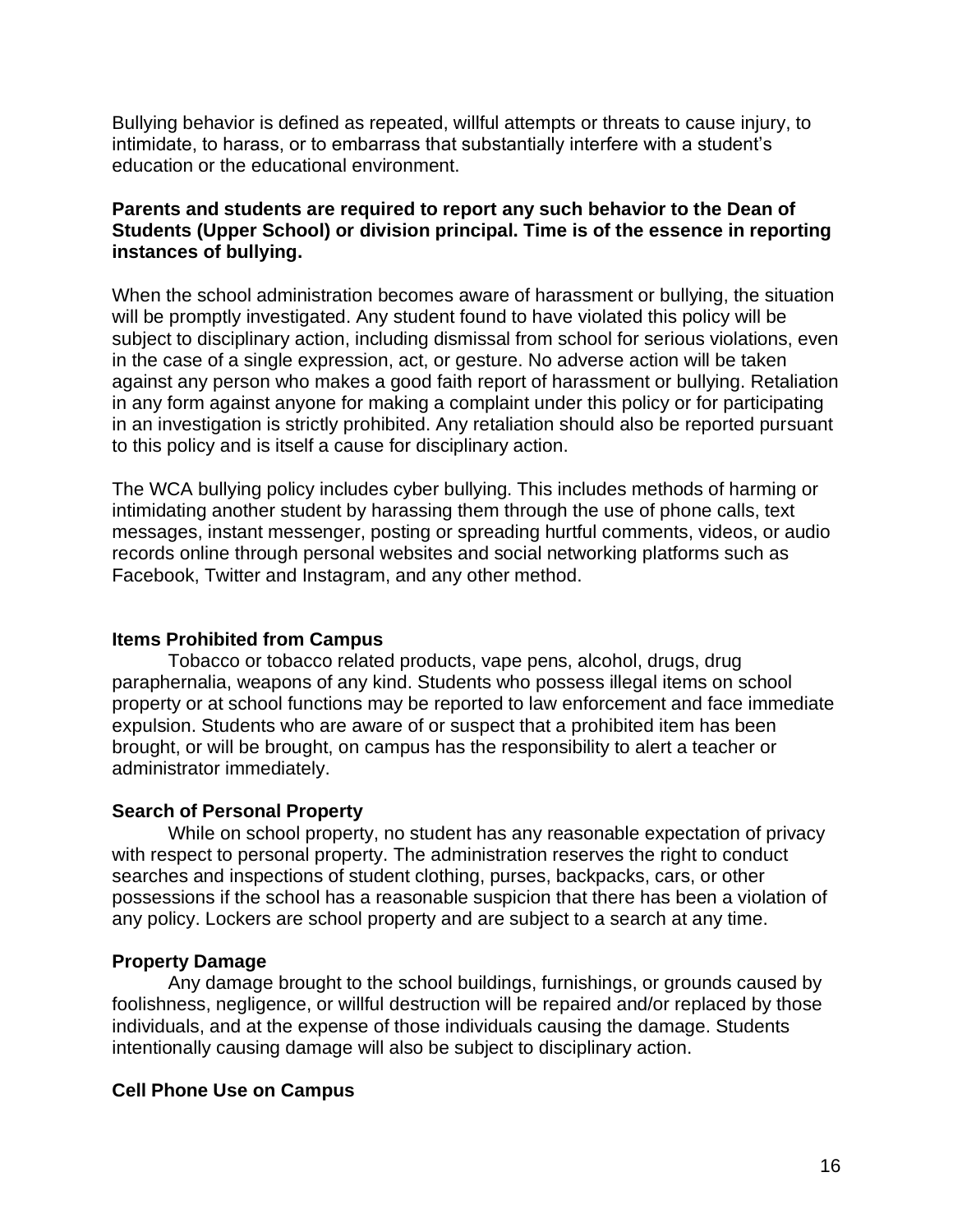Phones should not be used during school hours unless authorized by a teacher. If a cell phone is in use during an unauthorized time or in an unauthorized way, the cell phone may be confiscated.

#### **Social Networking Sites**

Westminster prohibits the use of social networking sites during school hours and on school computers (refer to Technology Use Policy). In addition, If the school is made aware of inappropriate use of a grievous nature at any time, the school will take the necessary action to involve parents, school officials, and local authorities as necessary to resolve the issues. Inappropriate use could include such things as publicly denigrating the school, school staff, or fellow students in a malicious manner; harassment; slander; making threats; and posting suggestive material or photos. This applies to students, staff, and parents.

#### **Public Display of Affection**

Wholesome friendships are encouraged at school, but students are to refrain from public displays of affection such as kissing, holding hands, or prolonged physical contact at all times on school grounds. Any such offense is subject to disciplinary action.

#### **Dress Code and Appearance Guidelines**

Westminster's dress code is intended to be practical, simple, and promote a successful learning environment with a standardized expression of neatness and modesty. Students are expected to be well-groomed and in uniform at all times during the school day and their dress should reflect pride in their school. The uniform dress code is not a reflection of current fashions. Enforcement of the dress code, like all other discipline matters, is based on a partnership between students, parents and the school. A detailed list of approved uniform items can be found on the WCA website under the "Parents" section or at <https://www.wcalions.org/about/parents.cfm>

- Hair must be clean and well-groomed and cannot be an unnatural color or of distracting nature.
- Hats may not be worn inside or outside during school hours.
- Body piercing (other than earrings for girls), visible tattoos, and distracting makeup or accessories are not permitted.

#### **Upper School Friday Guidelines**

Students in grades 6-12 have the privilege of wearing non-uniform clothing on Friday each week. These Fridays are a privilege that may be forfeited if students do not follow the dress code on Monday-Thursday. All guidelines regarding neatness and modesty (including guidelines for length) still apply on Friday. Specific guidelines are noted in the above link to the dress code.

#### **Lower School Friday Guidelines**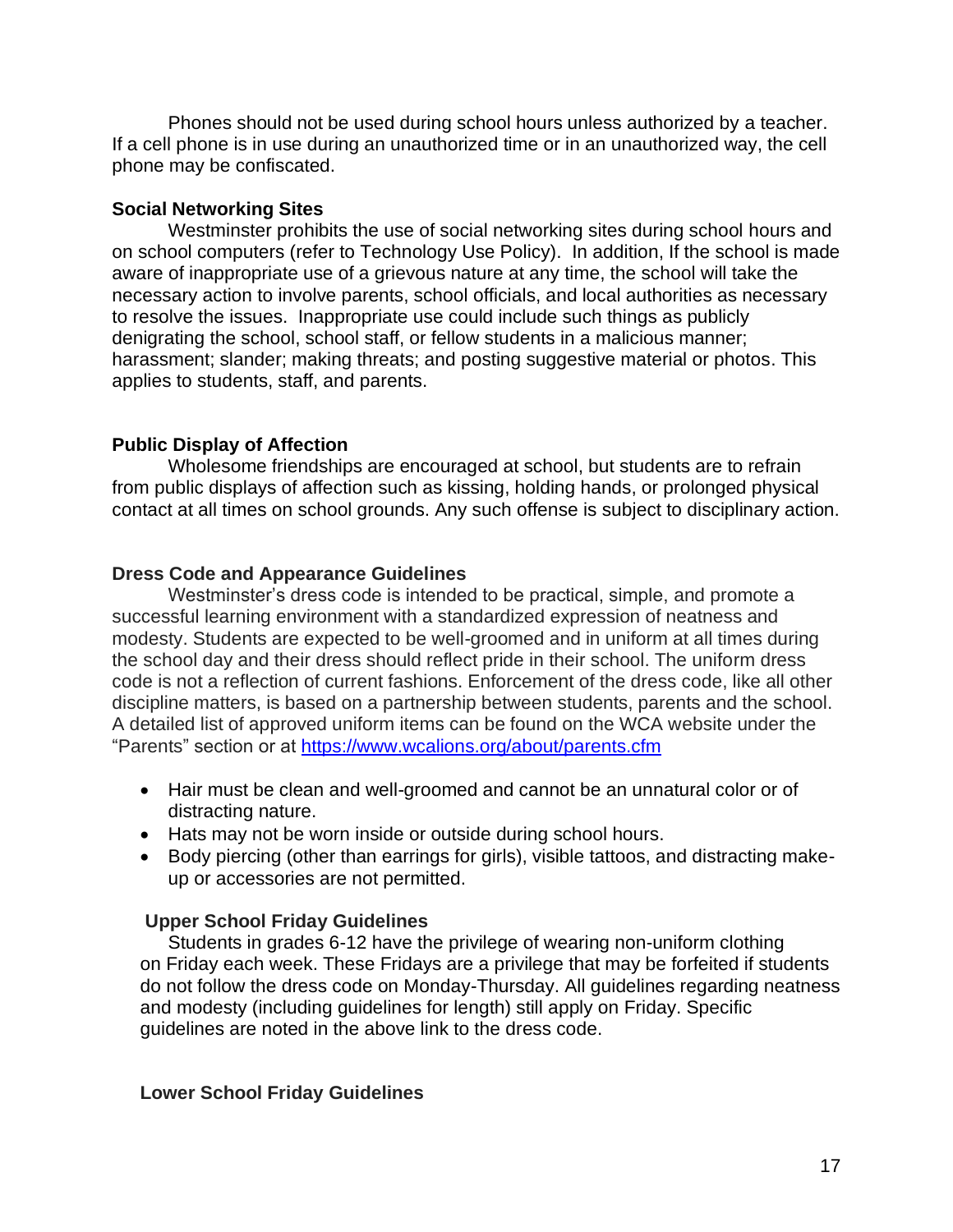Students in the Lower School will have the privilege of wearing spirit wear each Friday of the school year. Below are the guidelines for Spirit Wear Fridays:

- All WCA t-shirts, shirts, sweatshirts, or hoodies may be worn.
- The rest of the Lower School dress code will remain the same: uniform bottoms, socks, and shoes.
- Shirts must be tucked in and a uniform belt must be worn when appropriate.

## 6. Health and Services Requirements

#### **Immunization**

As required by Georgia law, your child must have proof of immunization on file at the school. All students new to the state of Georgia or enrolling in school for the first time must have the Certificate of Immunization. All students entering seventh grade must have a second MMR vaccination, varicella vaccination or proof of having had the disease. When getting the vaccination, the student will receive a proof of immunization form, which will be placed in his/her permanent records. The student will be instructed to remain at home until all immunization records are obtained.

#### **Illness and Injury**

All students must have a medical release and emergency contact information on file. Parents are required to update information at the beginning of each school year. It is the parents' responsibility to notify the office during the school year of any changes in the information provided. Should a student become ill or have an accident while at school, we will take appropriate action, including the procedures permitted by the parents as listed on the medical release form. If a student has indications of an infectious illness such as fever, coughing, skin rash, vomiting, diarrhea, eye infection, head lice, etc., he/she will be sent home. Both students and staff are asked to stay at home if they have an infectious illness. Such illnesses include, but are not limited to, the following: influenza, strep throat, chicken pox, conjunctivitis (pink eye), and gastrointestinal or respiratory viruses. **To prevent infecting others, a student should not return to school until he/she has been without fever, vomiting or diarrhea for 24 hours.** Parents should provide a detailed reason for why the child was absent to the office Upper School or the classroom teacher for Lower School.

Please note that giving a child medication to reduce fevers and make him or her more comfortable is not the same as the child being "fever free." The 24 hour period of having no fever cannot be induced by medication.

#### **Lice Policy**

• If a parent suspects or confirms that his or her child has been infested with the parasite, the parent is expected and required to inform the school office.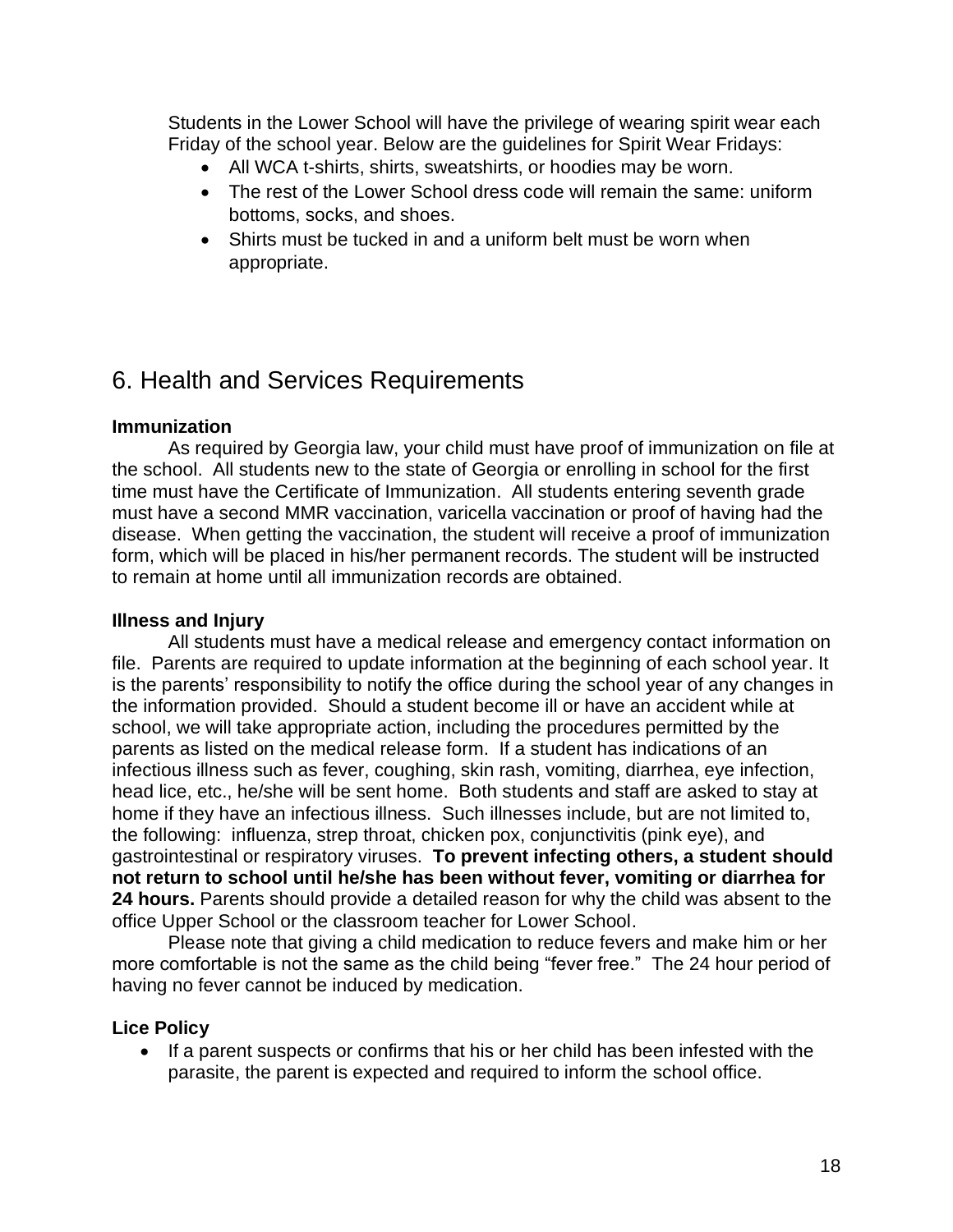- Students who are examined by school personnel and found to have nits or adult lice will be sent home immediately.
- If the school becomes aware that a case of lice exists among the students, the notification following this policy will be emailed to all parents within that particular class. Responsibility for treatment and "head-checking" rests predominantly with the parent. Since schools are not able to consistently catch lice in children's hair, the school will not rely on group checks to identify problems.

#### **Medication**

The school will have on hand and may administer items such as Tylenol, cough drops, throat lozenges, Tums, Advil, topical anti-itch and antibiotics, and Benadryl at the discretion of a teacher or office personnel with given consent.

All student medication brought from home must be left with the office upon a student's arrival at school. Lower School student medication will be given to the classroom teacher. Upper School student medication will be kept in the Upper School office. Any student having medication for emergency situations (i.e., Epi-pens, etc.) may also have these available in their teacher's classroom (Lower School) if deemed necessary. In order for school personnel to administer any medication during the day, there are two requirements:

- The student must provide a note from a parent indicating dosage instructions.
- The medication must be brought to school in its original container, and if it is a prescription, the prescription must be written for the student to whom it is to be administered.

Lower School classrooms will prominently post any serious allergies from which students suffer. Medication and/or treatment procedures will also be posted and followed in case of emergency.

Parents must contact the school each year to update the staff on any serious medical conditions their child may have.

## **7. Student Organizations and Activities**

#### **Sports and Extracurricular Programs**

Westminster is proud to offer a variety of sports and extracurricular programs. Registration forms, information on fees, and other information can be obtained from the athletic director for sports and the upper school office for extracurricular programs.

#### Policies

The following policies apply to students who participate in extracurricular athletics:

- All students are eligible to participate in the extracurricular/athletic program, assuming they meet the age and grade level requirements of each sport/activity.
- Anyone in grades 6-12 who participates in athletics must have a physical exam for the current school year completed and on file before his or her first day of practice.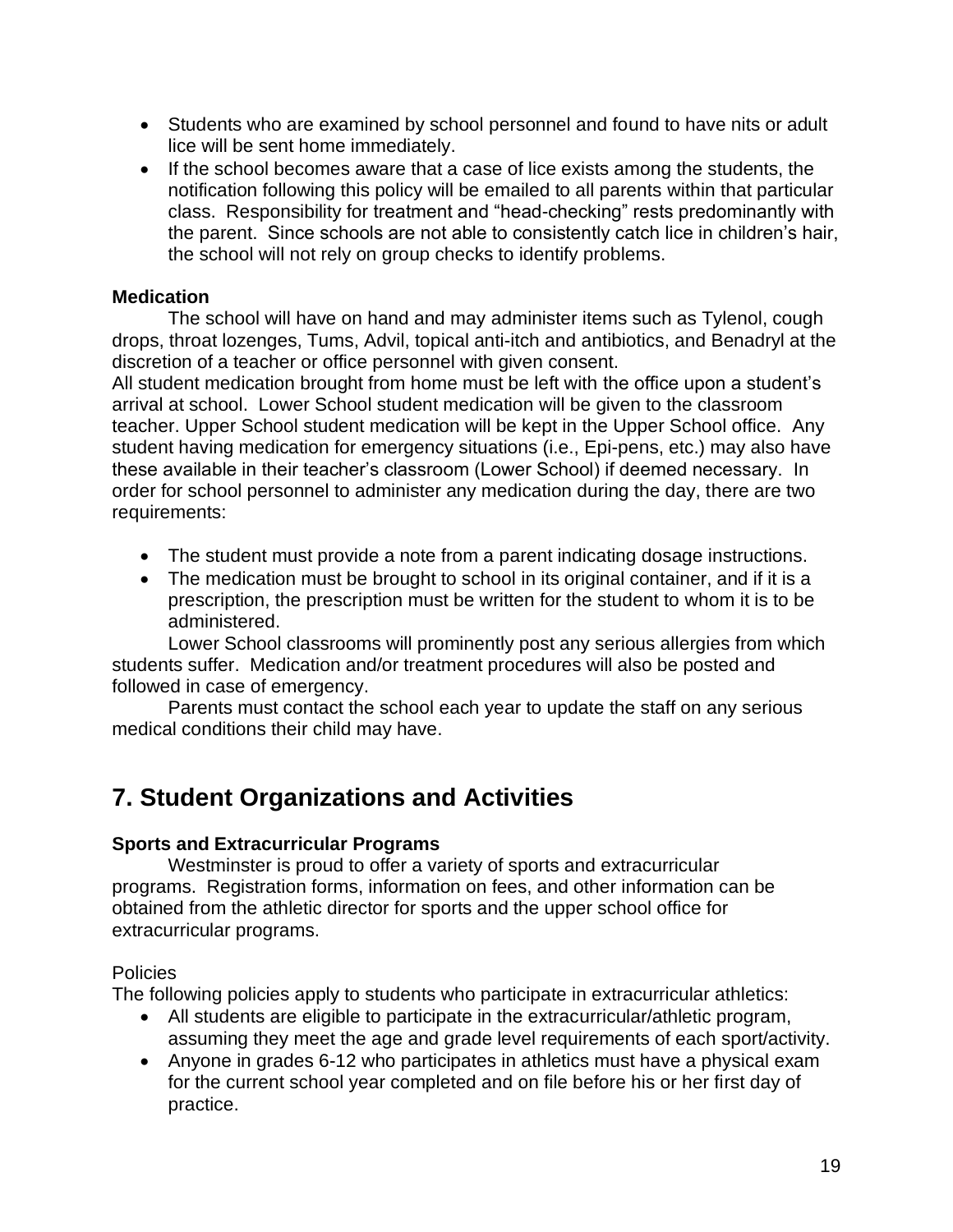- All fees must be paid before a student will be issued a uniform or allowed to participate in scheduled games/activities.
- Team members must attend practices and competitions. When this is not possible, they will notify their coaches immediately.
- No athletic practices will be held on Sunday.
- Students must be in attendance at school at least 3 periods of the day in order to participate in an athletic/extracurricular event that day.
- Students will be granted an excused absence when missing classes due to participation in an athletic/extracurricular event. However, it is the student's responsibility to inquire as to any missed class work or homework assignments.
- Students are expected to be at school on time the morning after a late night athletic/extracurricular event.
- Because students on teams are representatives of the school, if a student engages in behaviors either inside or outside of school that are inconsistent with the values of the school, the student's participation in athletics/extracurricular activities may be affected.

#### **Expectations of Parents of Athletes and Extracurricular Activities:**

Parents will represent Westminster in a manner that is honoring to God. Parents will pledge to demonstrate the best sportsmanship possible. They will respect themselves, players, opponents, coaches, officials, and fans. Parents will maintain a positive, "team first" attitude.

## **8. Relational Policies**

#### **Human Dignity**

Westminster intends to provide its students with an environment that is free of offensive kinds of behavior. Conduct that subjects another person to unwanted attention, comments, or actions because of race, national origin, age, sex, physical characteristics, or disability is not permitted. Instead, we expect all persons to treat each other with respect, acknowledging that we all are made to reflect God himself. Students engaging in offensive behavior will be disciplined.

#### **Conflict Resolution**

It is expected that the guidelines in Matthew 18 will be followed whenever a concern involving any aspect of the school's operation arises between or among parties, including students, parents, staff, administration, and board. In short, this passage directs believers to first go directly to the person involved when conflicts arise, and then to continue through the channels of authority until a resolution is reached.

#### **The Matthew 18 Principle**

*A Scriptural Understanding and Practical Application of this Important Biblical Principle.*

Nobody really loves conflict and confrontation. Since, however, relationship difficulties are normal parts of the human experience, some conflicts and confrontations are simply unavoidable. Breakdowns in effective relationships, when not handled properly, often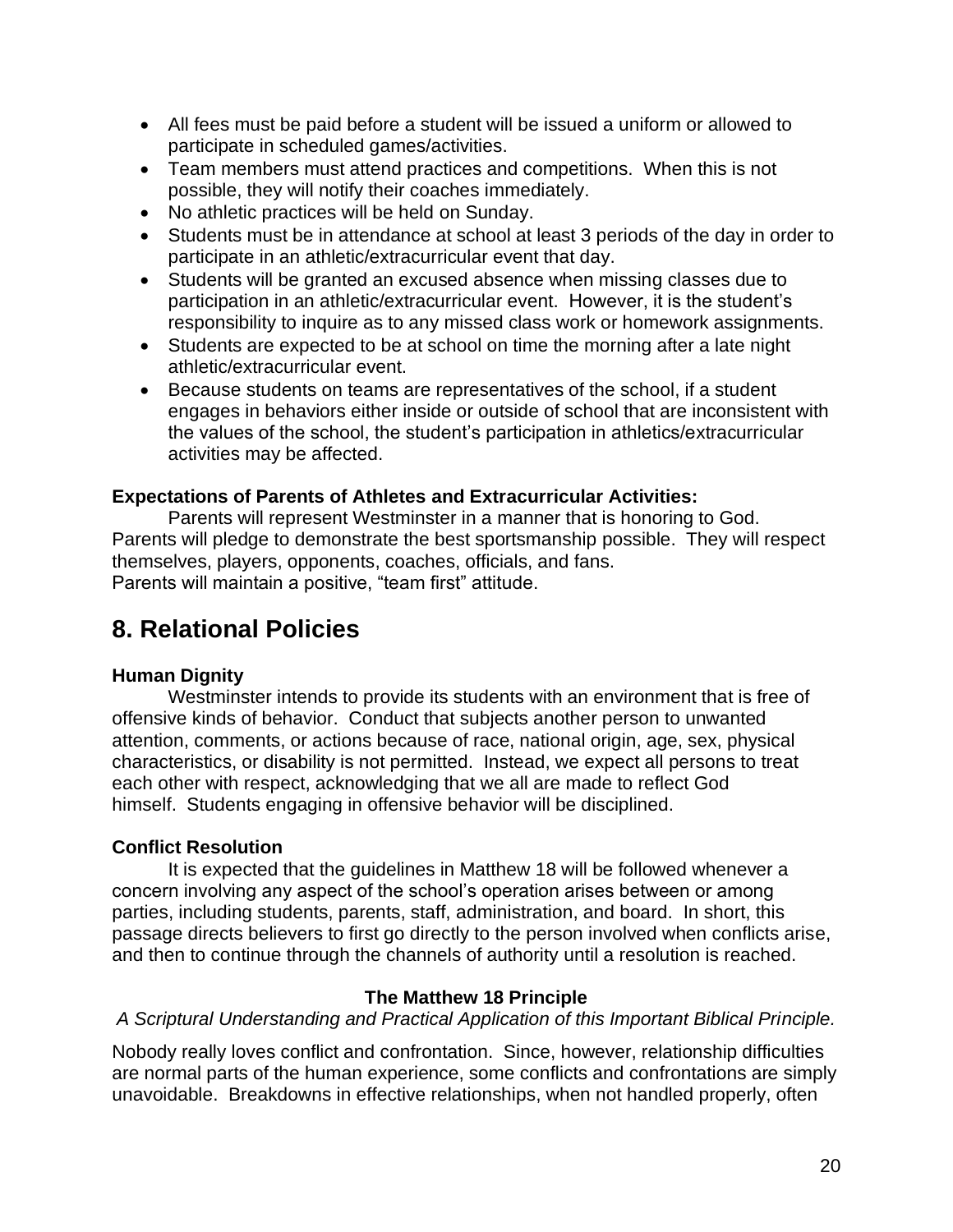hinder progress, usually upset all parties, and, generally speaking, are destructive and demoralizing. Therefore, it is extremely critical that a proper application of sound problem-solving skills be employed at WCA.

Christians should be encouraged to know that the ultimate textbook of knowledge and wisdom, God's Holy Word, provides very specific guidelines and mandates for effective conflict resolution. Specifically, Matthew 18:15-17 provides the following scriptural mandate for keeping communication lines open and intact:

"If your brother sins against you, go and show him his fault just between the two of you. If he listens to you, you have won your brother over. But if he will not listen, take one or two brothers along, so that every matter may be established by the testimony of two or three witnesses. If he refuses to listen to them, tell it to the church; and if he refuses to listen even to the church, treat him as you would a pagan or a tax collector."

In practical terms, how are the principles of Matthew 18 applied to the real life situations at WCA? First of all, the offended party should always directly confront the "offending" party before taking the issue to any other party. Hopefully, the problem will be solved at this point. If a satisfactory resolution is not forthcoming at this level, the two parties should take the issue to the next level. If the issue is between a parent and a teacher or staff person, the next level would be the principal or headmaster and beyond that, the Board of Directors. If an issue is with a principal or the Headmaster and is not resolved by speaking with him/her, the issue should then be taken to a Board representative. The key here is to make every effort to resolve conflicts without involving outside parties.

#### **Non-custodial Parents**

When custody rights have been established by a court of law, a copy of all pertinent legal documents must be on file with the admissions office. The following guidelines have been adopted to assist the school in situations where a non-custodial parent wishes to become involved in school-related activities of a child or wishes to have contact with or take custody of the child while he/she is at school:

- Ordinarily, the school will not resist or interfere with a non-custodial parent's attendance at school-related programs or access to the child or the child's records unless the school is presented with a court order or comparable legal document restricting such involvement or access.
- Only parents who have entered into a contractual relationship with the school are considered part of the parent body.
- A non-custodial parent may not remove a child from school premises unless the school is presented with a written court order or verified written authorization from the custodial parent.
- If the actions of parents, custodial or non-custodial, become disruptive to the operations of the school, the school has the right to restrict access by such parents and to take other necessary action.
- Concerning student activities that require parental consent, the school will accept consent only from the custodial parent.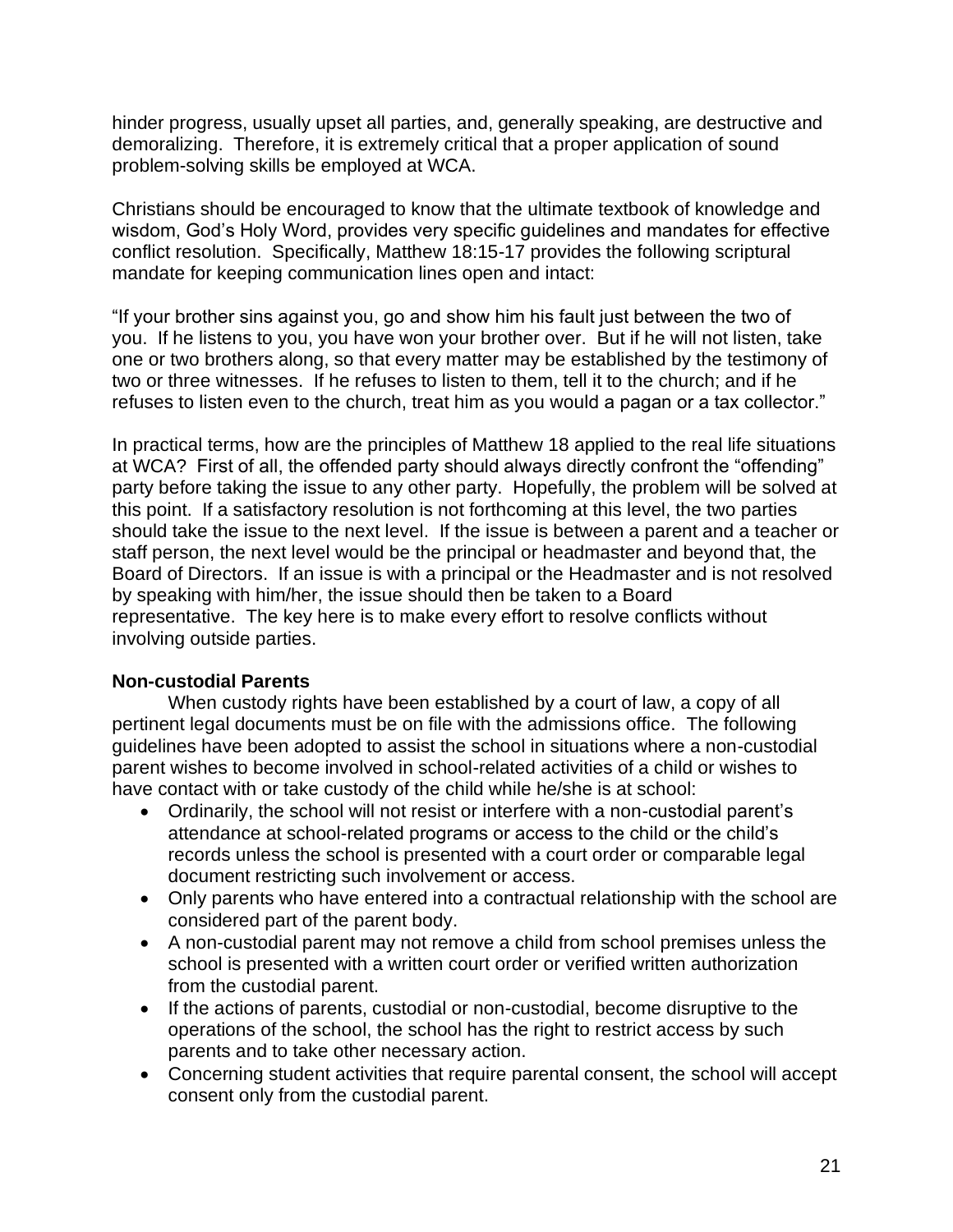• By law, both parents, whether married, separated, or divorced, have access to the records of a student who is a minor or a dependent for tax purposes. A parent whose rights have been legally terminated will be denied access to the school records if the school has been given a copy of the court order terminating these rights.

## **9. Admissions Procedures and Policies**

#### **Admissions Standards**

Westminster Christian Academy admits all eligible students of any race, color, and national or ethnic origin to all rights, privileges, programs, and activities. Westminster's goal is to provide a challenging, college-preparatory education to children of Christian families. Therefore, admission to Westminster is primarily based on two criteria: (1) Both parents are Christians and are actively involved in an evangelical church, and (2) The student is performing approximately on or above grade level and gives evidence of good conduct and attitude. Therefore, a family or student not meeting these two criteria may be denied acceptance to Westminster. Furthermore, at the advice of the administration, the admissions committee may deny acceptance if the administration voices substantiated concern related to other factors that acceptance would not be in the best interest of either the student or the school.

#### **Admissions Procedures**

Following are the procedures required for admission to Westminster:

- In order to apply for admission, parents must submit a completed application, application fee and deposit, and authorization for the release of student records.
- An academic evaluation will be required of prospective students entering kindergarten through eighth grade. Following a review of the student's records, further evaluation may be required for a student entering ninth through twelfth grade.
- All parents will be interviewed by a principal and the Director of Admissions.
- Students may be placed in a waiting pool, depending on space availability. Acceptance of students on the waiting list is based on a thorough evaluation of the student's qualifications; enrollment will not be determined by the date of application.
- All students will be accepted to Westminster on a probationary basis. For students in K – 8th grade, the probationary status will be evaluated at the end of nine weeks. For students in grades  $9 - 12$ , evaluation will occur at the end of the first semester. At that time one of the following recommendations will be made: (1) The student will be granted full acceptance, or (2) The student will continue on probation for another semester. At the end of the second semester period, the student must either be removed from probation or recommended for an alternative placement.

#### **Re-enrollment**